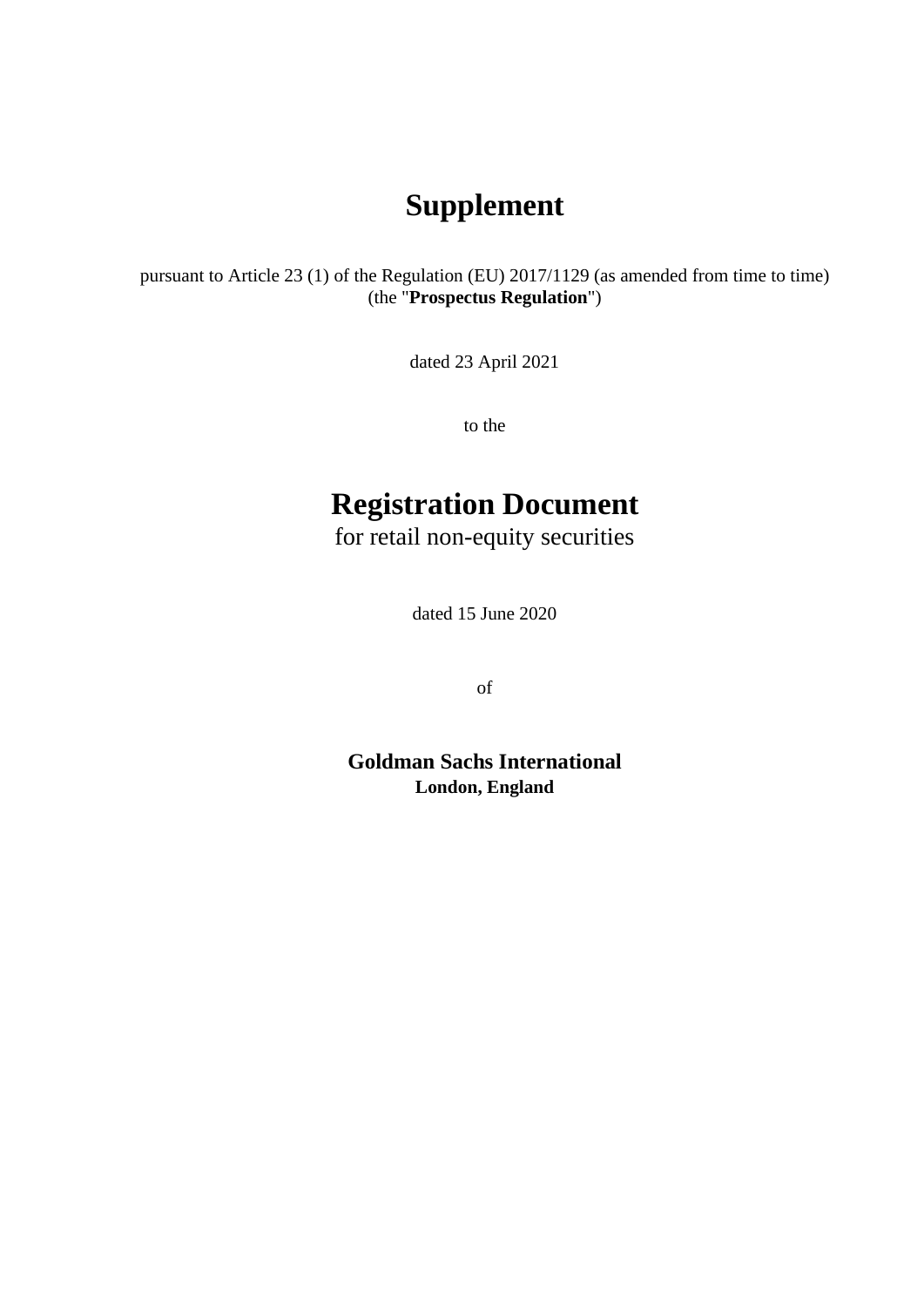The significant new factor resulting in this supplement (the "**Supplement**") is the publication of the Annual Report of Goldman Sachs International for the fiscal year ended 31 December 2020 ("**GSI Annual Report 2020**") on 25 March 2021.

Due to this Supplement the information contained in the Registration Document (in the form as lastly supplemented) shall be supplemented as follows:

*1. In the Registration Document the information in section "A. Risk factors relating to GSI" on pages 4 - 25 shall be replaced as follows:* 

"*The risk factors listed below are divided into categories. Sections A.I. (Market Risks), A.II. (Liquidity Risks), A.III. (Credit Risks), A.IV. (Operational Risks), A.V. (Legal and Regulatory Risks), A.VI. (Market Developments and General Business Environment Risks) and A.VII. (Competition Risks). If more than one risk factor is included in a category, the most material risk factors shall be mentioned first. The materiality of the risk factors is based on the probability of their occurrence and the expected extent of their negative effects.* 

*Only those risk factors are presented below which are specific to GSI and, in the opinion of the GSI, material for taking an informed investment decision. In addition, before buying any securities, investors should carefully read and consider the risk factors described in the securities note for the relevant securities which, in the opinion of GSI, are specific and material to such securities. In addition, they should note and consider all other information contained in the Registration Document, the relevant securities note or the relevant (base) prospectus and, if applicable, the relevant final terms and all relevant supplements and, if applicable, all information incorporated by reference in the relevant (base) prospectus or a relevant supplement. Potential investors should also bear in mind that all the risks described may interact and thereby reinforce each other. If any of the risks described in the following materialize, investors could lose some or all of their investment.* 

### **I. MARKET RISKS**

In the category "Market Risks", the risks are classified according to their materiality. The most material risks are mentioned first.

## **1. GSI's businesses have been and may in the future be adversely affected by conditions in the global financial markets and broader economic conditions.**

GSI's businesses, by their nature, do not produce predictable earnings and are materially affected by conditions in the global financial markets and economic conditions generally, both directly and through their impact on client activity levels and creditworthiness. These conditions can change suddenly and negatively.

GSI's financial performance is highly dependent on the environment in which its businesses operate. A favourable business environment is generally characterised by, among other factors, high global gross domestic product growth, regulatory and market conditions that result in transparent, liquid and efficient capital markets, low inflation, business, consumer and investor confidence, stable geopolitical conditions and strong business earnings.

Unfavourable or uncertain economic and market conditions can be caused by: low levels of or declines in economic growth, business activity or investor, business or consumer confidence; pandemics; limitations on the availability or increases in the cost of credit and capital; illiquid markets; increases in inflation, interest rates, exchange rate or basic commodity price volatility or default rates; concerns about sovereign defaults; uncertainty concerning fiscal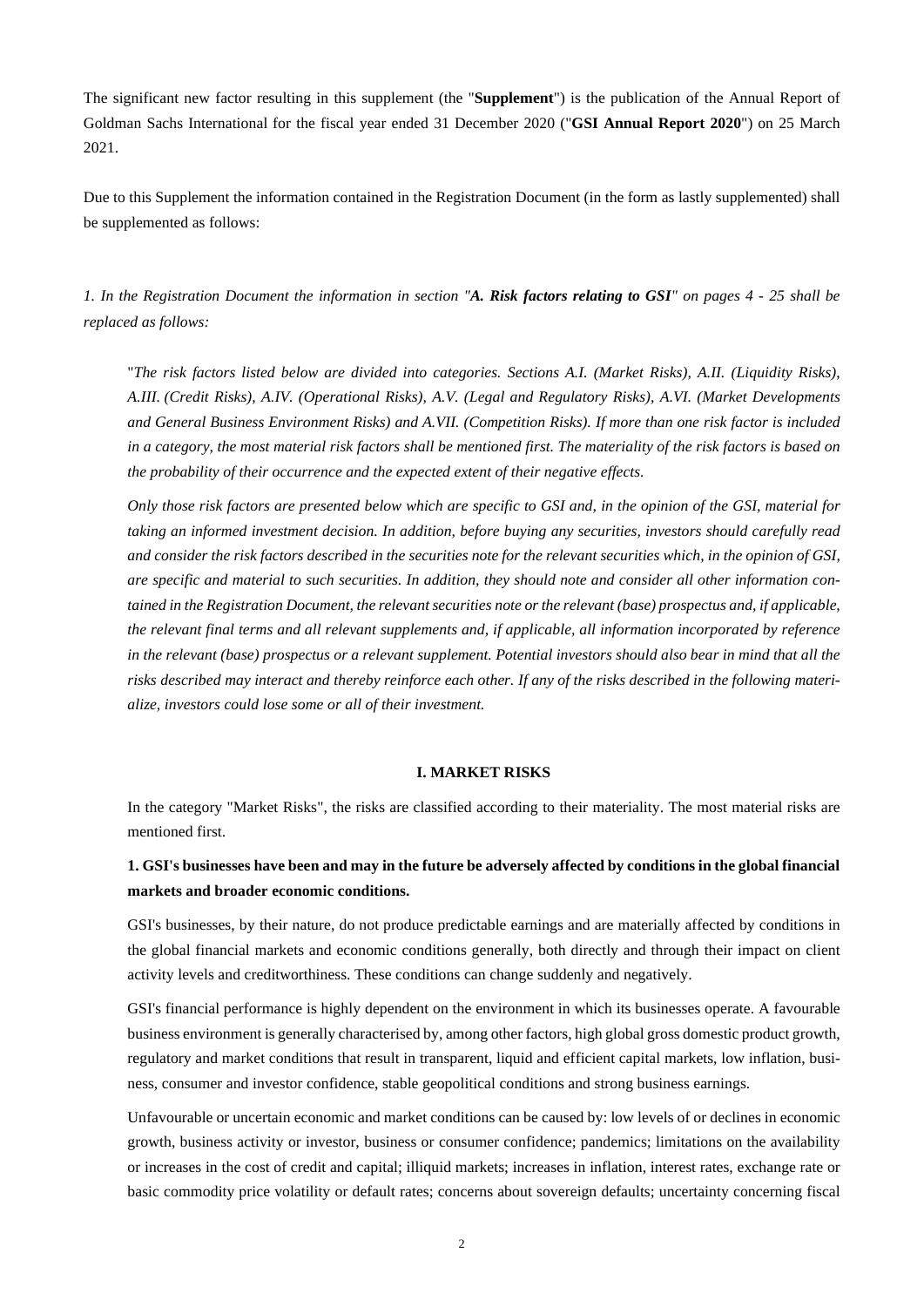or monetary policy; the extent of and uncertainty about potential increases in tax rates and other regulatory changes; the imposition of tariffs or other limitations on international trade and travel; outbreaks of domestic or international tensions or hostilities, terrorism, nuclear proliferation, cybersecurity threats or attacks and other forms of disruption to or curtailment of global communication, energy transmission or transportation networks or other geopolitical instability or uncertainty; corporate, political or other scandals that reduce investor confidence in capital markets; extreme weather events or other natural disasters; or a combination of these or other factors.

The financial services industry and the securities and other financial markets have been materially and adversely affected in the past by significant declines in the values of nearly all asset classes, by a serious lack of liquidity and by high levels of borrower defaults. In addition, concerns about the COVID-19 pandemic, European sovereign debt risk and its impact on the European banking system, the impact of Brexit, the imposition of tariffs and actions taken by other countries in response, and potential or actual changes in interest rates and other market conditions, have resulted, at times, in significant volatility while negatively impacting the levels of client activity.

General uncertainty about economic, political and market activities, and the scope, timing and impact of regulatory reform, as well as weak consumer, investor and chief executive officer confidence resulting in large part from such uncertainty, has in the past negatively impacted client activity, which can adversely affect many of GSI's businesses. Periods of low volatility and periods of high volatility combined with a lack of liquidity, have at times had an unfavourable impact on GSI's market-making businesses.

Financial institution returns in general and also GSI's returns may be negatively impacted by increased funding costs due in part to the lack of perceived government support of such institutions in the event of future financial crises relative to financial institutions in countries in which governmental support is maintained. In addition, liquidity in the financial markets has also been negatively impacted as market participants and market practices and structures continue to adjust to evolving regulatory frameworks.

# **2. GSI's businesses have been and may in the future be adversely affected by declining asset values, particularly where GSI has net "long" positions, receives fees based on the value of assets managed, or receives or posts collateral.**

Many of GSI's businesses have net "long" positions in debt securities, loans, derivatives, mortgages, equities (including private equity) and most other asset classes. These include positions taken when GSI acts as a principal to facilitate clients' activities, including exchange-based market-making activities, or commits large amounts of capital to maintain positions in interest rate and credit products, as well as through currencies, commodities, equities and mortgage-related activities. In addition, GSI invests in similar asset classes. Substantially all of GSI's investing and market-making positions are marked-to-market on a daily basis and declines in asset values directly and immediately impact earnings, unless GSI has effectively "hedged" its exposures to those declines.

In certain circumstances (particularly in the case of credit products and private equities or other securities that are not freely tradable or lack established and liquid trading markets), it may not be possible or economic to hedge its exposures and to the extent that this is done the hedge may be ineffective or may greatly reduce GSI's ability to profit from increases in the values of the assets. Sudden declines and significant volatility in the prices of assets have in the past and may in the future substantially curtail or eliminate the trading markets for certain assets, which may make it difficult to sell, hedge or value such assets. The inability to sell or effectively hedge assets reduces GSI's ability to limit losses in such positions and the difficulty in valuing assets may negatively affect its capital, liquidity or leverage ratios, increase its funding costs and generally require maintaining additional capital.

In GSI's exchange-based market-making activities, GSI is obligated by stock exchange rules to maintain an orderly market, including by purchasing securities in a declining market. In markets where asset values are declining and in volatile markets, this results in losses and an increased need for liquidity.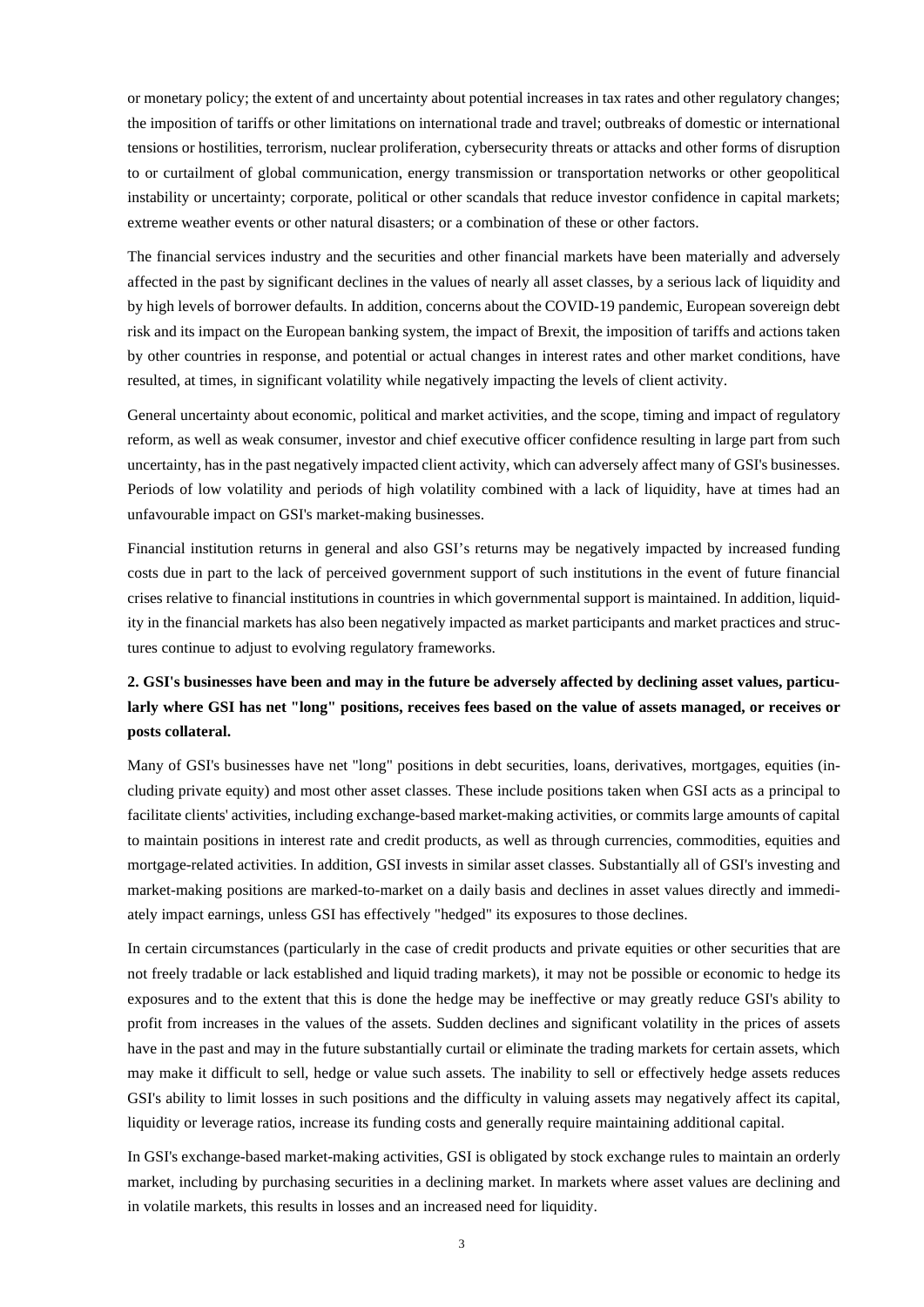Collateral is posted to support obligations of GSI and received that supports the obligations of clients and counterparties. When the value of the assets posted as collateral or the credit ratings of the party posting collateral decline, the party posting the collateral may need to provide additional collateral or, if possible, reduce its trading position. An example of such a situation is a "margin call" in connection with a brokerage account. Therefore, declines in the value of asset classes used as collateral mean that either the cost of funding positions is increased or the size of positions is decreased.

If GSI is the party providing collateral, this can increase costs and reduce profitability and if GSI is the party receiving collateral, this can also reduce profitability by reducing the level of business done with clients and counterparties. In addition, volatile or less liquid markets increase the difficulty of valuing assets which can lead to costly and timeconsuming disputes over asset values and the level of required collateral, as well as increased credit risk to the recipient of the collateral due to delays in receiving adequate collateral. In cases where GSI forecloses on collateral, sudden declines in the value or liquidity of the collateral may, despite credit monitoring, over-collateralisation, the ability to call for additional collateral or the ability to force repayment of the underlying obligation, result in significant losses to GSI, especially where there is a single type of collateral supporting the obligation. In addition, GSI may be subject to claims that the foreclosure was not permitted under the legal documents, was conducted in an improper manner or caused a client or counterparty to go out of business.

Any of the factors describe in the foregoing may lead to significant losses of GSI and may have an adverse effect on GSI's results of operations.

### **II. LIQUIDITY RISKS**

In the category, "Liquidity Risks" the risks are classified according to their materiality. The most material risks are mentioned first.

# **1. GSI's liquidity, profitability and businesses may be adversely affected by an inability to access the debt capital markets or to sell assets.**

Liquidity is essential to GSI's businesses. It is of critical importance to GSI, as most of the failures of financial institutions have occurred in large part due to insufficient liquidity. GSI's liquidity may be impaired by an inability to access secured and/or unsecured debt markets, an inability to access funds from GSG or any of its subsidiaries , an inability to sell assets or redeem investments, lack of timely settlement of transactions, or other unforeseen outflows of cash or collateral. This situation may arise due to circumstances that GSI may be unable to control, such as a general market or economic disruption or an operational problem that affects third parties or GSI or its affiliates or even by the perception among market participants that GSI, or other market participants, are experiencing greater liquidity risk.

GSI employs structured products to benefit its clients and hedge its own risks. The financial instruments that GSI holds and the contracts to which it is a party are often complex, and these complex structured products often do not have readily available markets to access in times of liquidity stress. GSI's investing and financing activities may lead to situations where the holdings from these activities represent a significant portion of specific markets, which could restrict liquidity for GSI's positions.

Further, GSI's ability to sell assets may be impaired if there is not generally a liquid market for such assets, as well as in circumstances where other market participants are seeking to sell similar otherwise generally liquid assets at the same time, as is likely to occur in a liquidity or other market crisis or in response to changes to rules or regulations. In addition, financial institutions with which GSI interacts may exercise set-off rights or the right to require additional collateral, including in difficult market conditions, which could further impair GSI's liquidity.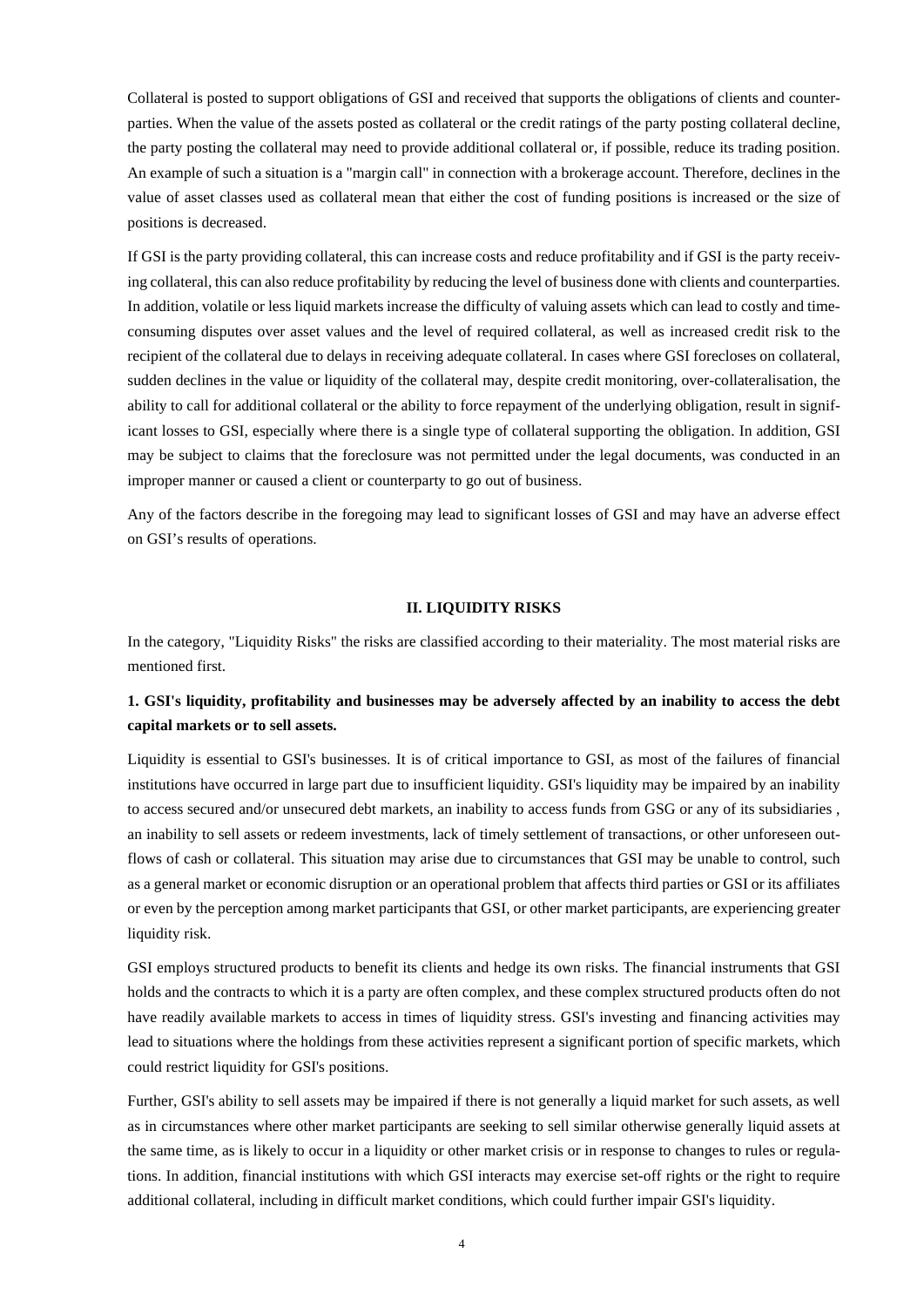Regulatory changes relating to liquidity may also negatively impact GSI's results of operations and competitive position. Numerous regulations have been adopted or proposed to introduce more stringent liquidity requirements for large financial institutions. These regulations address, among other matters, liquidity stress testing, minimum liquidity requirements, wholesale funding, restrictions on short-term debt and structured notes issued by top-tier holding companies, deductions for holding total loss-absorbing capacity ("**TLAC**") and prohibitions on parent guarantees that are subject to certain cross-defaults. New and prospective liquidity-related regulations may overlap with, and be impacted by, other regulatory changes, including rules relating to minimum long-term debt requirements and TLAC, capital, leverage and resolution and recovery frameworks applicable to large financial institutions. Given the overlapping and complex interactions among these new and prospective regulations, they may have unintended cumulative effects, and their full impact will remain uncertain, while regulatory reforms are being adopted and market practices develop.

# **2. GSI's businesses have been and may in the future be adversely affected by disruptions or lack of liquidity in the credit markets, including reduced access to credit and higher costs of obtaining credit.**

Widening credit spreads for GSI or The Goldman Sachs Group, Inc. ("**GSG**"), as well as significant declines in the availability of credit, have in the past adversely affected GSI's ability to borrow on a secured and unsecured basis and may do so in the future. GSI obtains the majority of its unsecured funding indirectly from GSG, which funds itself on an unsecured basis by issuing long-term debt, by raising deposits at its bank subsidiaries, by issuing hybrid financial instruments and by obtaining bank loans or lines of credit. GSI seeks to finance many of its assets on a secured basis. Any disruptions in the credit markets may make it harder and more expensive to obtain funding for businesses. If GSI's available funding is limited or GSI is forced to fund operations at a higher cost, these conditions may require curtailment of business activities and increase the cost of funding, both of which could reduce profitability, particularly in businesses that involve investing and market making.

Clients engaging in mergers, acquisitions and other types of strategic transactions often rely on access to the secured and unsecured credit markets to finance their transactions. A lack of available credit or an increased cost of credit can adversely affect the size, volume and timing of clients' merger and acquisition transactions, particularly large transactions, and adversely affect GSI's financial advisory and underwriting businesses.

GSI's credit businesses have been and may in the future be negatively affected by a lack of liquidity in credit markets. A lack of liquidity reduces price transparency, increases price volatility and decreases transaction volumes and size, all of which can increase transaction risk or decrease the profitability of these businesses.

# **3. Reductions in GSI's credit ratings or an increase in its credit spreads may adversely affect its liquidity and cost of funding.**

GSI is an indirect, wholly-owned operating subsidiary of GSG and depends on GSG for capital and funding. The credit ratings of GSI and those of GSG are important to GSI's liquidity. A reduction in GSI's and/or GSG's credit ratings could adversely affect GSI's liquidity and competitive position, increase borrowing costs, limit access to the capital markets or funding from GSG or trigger obligations under certain provisions in some trading and collateralised financing contracts. Under these provisions, counterparties could be permitted to terminate contracts with GSI or GSG or require additional collateral. Termination of trading and collateralised financing contracts could cause losses and impair liquidity by requiring GSG or GSI to find other sources of financing or to make significant cash payments or securities movements.

GSI's and GSG's cost of obtaining long-term unsecured funding is directly related to both the credit spreads of GSI and GSG. Increases in the credit spreads of GSI and/or GSG can significantly increase the cost of this funding. Changes in credit spreads are continuous, market-driven, and subject at times to unpredictable and highly volatile movements. The credit spreads of GSI and/or GSG are also influenced by market perceptions of GSI's and/or GSG's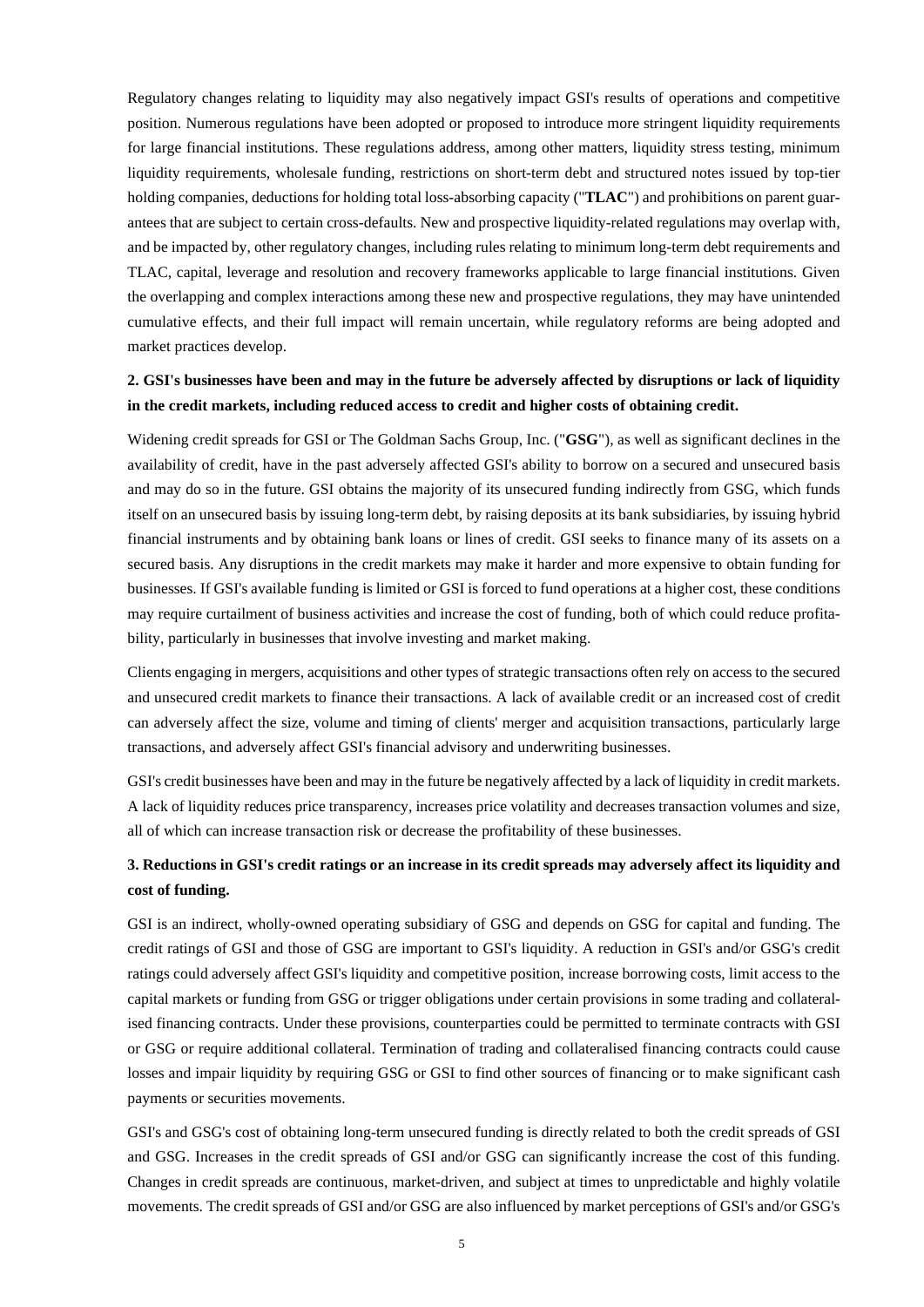creditworthiness and movements in the costs to purchasers of credit default swaps referenced to GSG's long-term debt. The market for credit default swaps has proven to be extremely volatile and at times has lacked a high degree of transparency or liquidity.

### **III. CREDIT RISKS**

In the category "Credit Risks", the risks are classified according to their materiality. The most material risks are mentioned first.

# **1. GSI**'**s businesses, profitability and liquidity may be adversely affected by deterioration in the credit quality of or defaults by third parties.**

GSI is exposed to the risk that third parties who owe money, securities or other assets will not perform their obligations. These parties may default on their obligations to GSI due to bankruptcy, lack of liquidity, operational failure or other reasons. A failure of a significant market participant, or even concerns about a default by such an institution, could lead to significant liquidity problems, losses or defaults by other institutions, which in turn could adversely affect GSI.

GSI is also subject to the risk that its rights against third parties may not be enforceable in all circumstances. In addition, deterioration in the credit quality of third parties whose securities or obligations are held by GSI, including a deterioration in the value of collateral posted by third parties to secure their obligations to GSI under derivatives contracts and loan agreements, could result in losses and/or adversely affect GSI's ability to rehypothecate or otherwise use those securities or obligations for liquidity purposes.

A significant downgrade in the credit ratings of GSI's counterparties could also have a negative impact on GSI's results. While in many cases GSI is permitted to require additional collateral from counterparties that experience financial difficulty, disputes may arise as to the amount of collateral GSI is entitled to receive and the value of pledged assets. The termination of contracts and the foreclosure on collateral may subject GSI to claims for the improper exercise of its rights. Default rates, downgrades and disputes with counterparties as to the valuation of collateral typically increase significantly in times of market stress, increased volatility and illiquidity.

# **2. Concentration of risk increases the potential for significant losses in GSI's market-making, underwriting, investing and financing activities.**

The number and size of these transactions has affected and may in the future affect GSI's results of operations in a given period. Moreover, because of concentrated risk, GSI may suffer losses even when economic and market conditions are generally favourable for competitors. Disruptions in the credit markets can make it difficult to hedge these credit exposures effectively or economically.

In the ordinary course of business, GSI may be subject to a concentration of credit risk to a particular counterparty, borrower, issuer (including sovereign issuers), or geographic area or group of related countries, such as the EU, and a failure or downgrade of, or default by, such entities could negatively impact GSI's businesses, perhaps materially and the systems by which GSI sets limits and monitors the level of its credit exposure to individual entities, industries, countries and regions may not function as anticipated. Regulatory reforms, including the European Market Infrastructure Regulation and the Dodd-Frank Wall Street Reform and Consumer Protection Act have led to increased centralisation of trading activity through particular clearing houses, central agents or exchanges, which has significantly increased GSI's concentration of risk with respect to these entities. While GSI's activities expose it to many different industries, counterparties and countries, GSI routinely executes a high volume of transactions with counterparties engaged in financial services activities, including brokers and dealers, commercial banks, clearing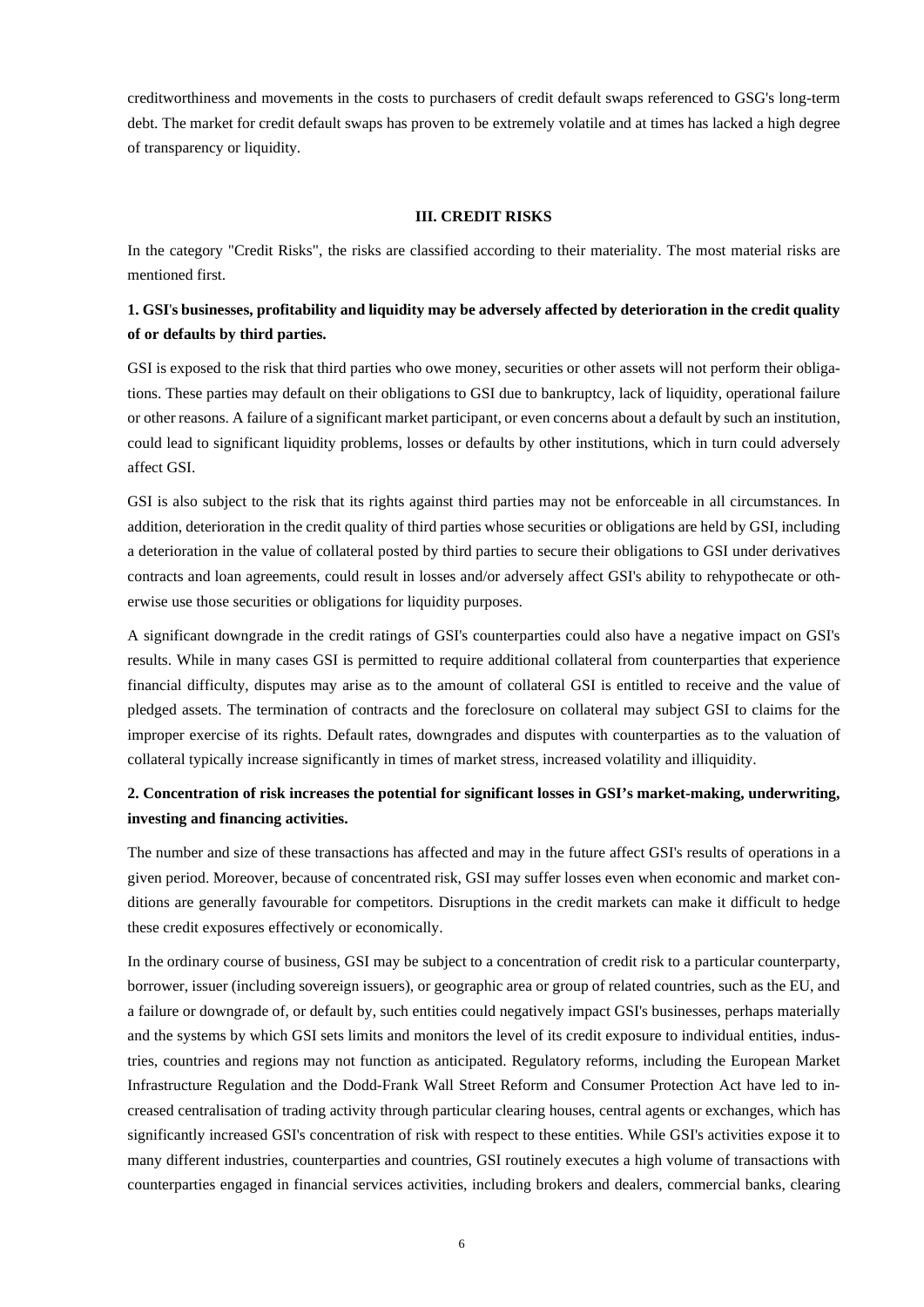houses and exchanges. This has resulted in significant credit concentration with respect to these counterparties which increases the potential for significant losses in market-making, underwriting and investing activities.

# **3. Derivative transactions and delayed documentation or settlements may expose GSI to credit risk, unexpected risks and potential losses.**

GSI is party to a large number of derivative transactions, including credit derivatives. Many of these derivative instruments are individually negotiated and non-standardised, which can make exiting, transferring or settling positions difficult. Many credit derivatives require that GSI deliver to the counterparty the underlying security, loan or other obligation in order to receive payment. In a number of cases, GSI does not hold the underlying security, loan or other obligation and may not be able to obtain the underlying security, loan or other obligation. This could cause GSI to forfeit the payments due under these contracts or result in settlement delays with the attendant credit and operational risk as well as increased costs to GSI.

As a signatory to the International Swaps and Derivatives Association Universal Resolution Stay Protocol (the "**ISDA Universal Protocol**") and the International Swaps and Derivatives Association 2018 U.S. Resolution Stay Protocol (collectively, the "**ISDA Protocols**"), GSI may not be able to exercise termination rights and other remedies against counterparties and, as this new regime has not yet been tested, GSI may suffer risks or losses that it would not have expected to suffer if it could immediately close out transactions upon a termination event. Various non-U.S. regulators have adopted or proposed regulations contemplated by the ISDA Universal Protocol, which might result in additional limitations on GSI's ability to exercise remedies against counterparties. The impact of the ISDA Protocols and these rules and regulations extend to repurchase agreements and other instruments that are not derivative contracts, and their impact will depend on the development of market practices and structures.

Derivative contracts and other transactions entered into with third parties are not always confirmed by the counterparties or settled on a timely basis. While the transaction remains unconfirmed or during any delay in settlement, GSI is subject to heightened credit and operational risk and in the event of a default may find it more difficult to enforce its rights.

In addition, as new complex derivative products are created, covering a wider array of underlying credit and other instruments, disputes about the terms of the underlying contracts could arise, which could impair GSI's ability to effectively manage its risk exposures from these products and subject it to increased costs. The provisions of legislation requiring central clearing of credit derivatives and other over-the-counter ("**OTC**") derivatives, or a market shift toward standardised derivatives, could reduce the risk associated with these transactions, but under certain circumstances could also limit GSI's ability to develop derivatives that best suit the needs of clients and to hedge its own risks, and could adversely affect GSI's profitability and has increased credit exposure to central clearing platforms.

### **IV. OPERATIONAL RISKS**

In the category "Operational Risks", the risks are classified according to their materiality. The most material risks are mentioned first.

**1. A failure in GSI's operational systems or infrastructure, or those of third parties, as well as human error, malfeasance or other misconduct, could impair its liquidity, disrupt its businesses, result in the disclosure of confidential information, damage its reputation and cause losses.** 

GSI's businesses are highly dependent on its ability to process and monitor, on a daily basis, a very large number of transactions, many of which are highly complex, and occur at high volumes and frequencies, across numerous and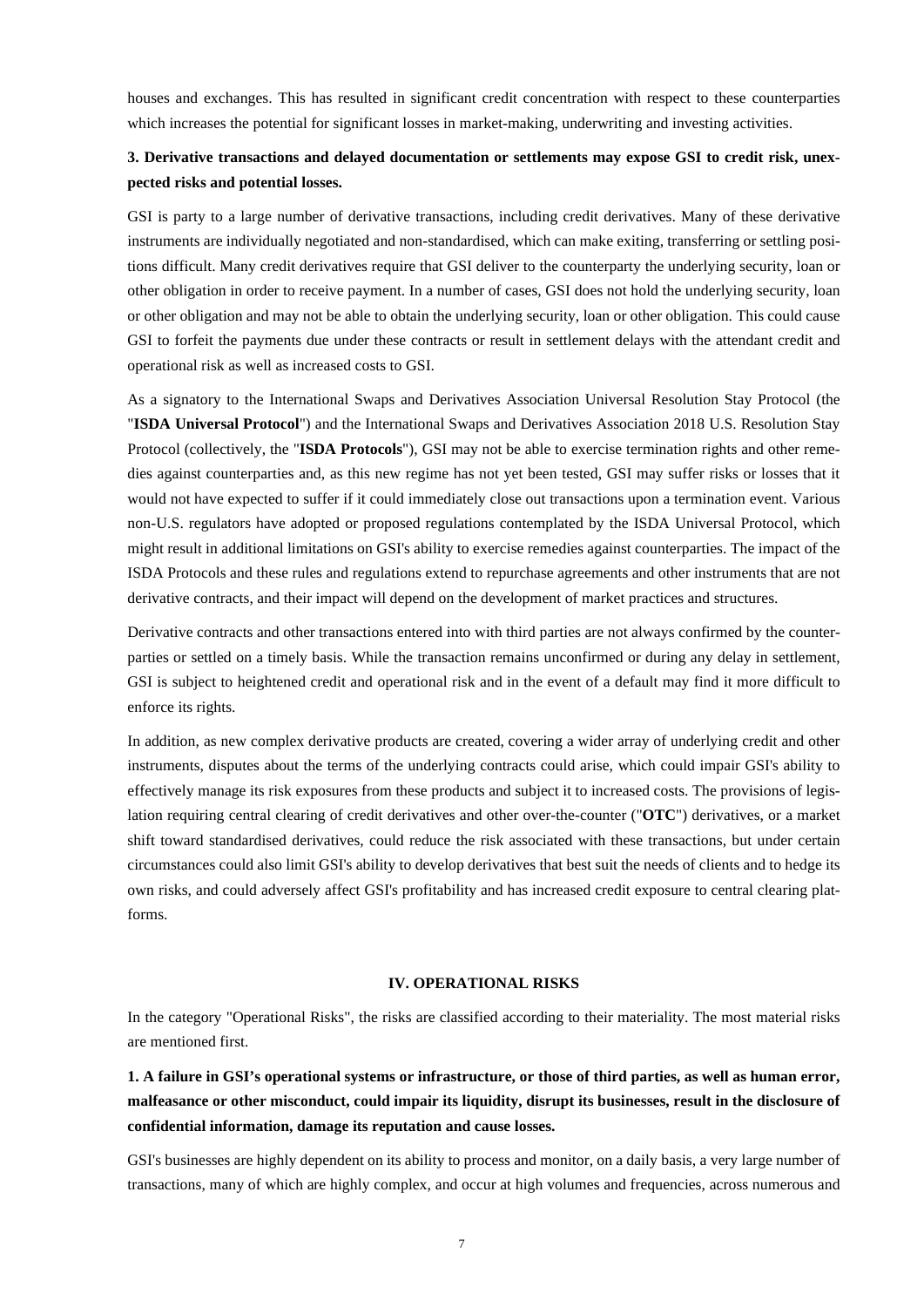diverse markets in many currencies. These transactions, as well as the information technology services provided to clients, often must adhere to client-specific guidelines, as well as legal and regulatory standards.

Many rules and regulations worldwide govern GSI's obligations to execute transactions and report such transactions and other information to regulators, exchanges and investors. Compliance with these legal and reporting requirements can be challenging, and GSI has been, and may in the future be, subject to regulatory fines and penalties for failing to follow these rules or to report timely, accurate and complete information in accordance with these rules. As such requirements expand, compliance with these rules and regulations has become more challenging.

The use of computing devices and phones is critical to the work done by GSI's employees and the operation of GSI's systems and businesses and those of its clients and third-party service providers and vendors. Their importance has continued to increase, in particular in light of work-from-home arrangements implemented in response to the COVID-19 pandemic. Computers and computer networks are subject to various risks, including, among others, cyber-attacks, inherent technological defects, system failures and human error. For example, fundamental security flaws in computer chips found in many types of these computing devices and phones have been reported in the past and may be discovered in the future. Cloud technologies are also critical to the operation of GSI's systems and platforms and GSI's reliance on cloud technologies is growing. Service disruptions may lead to delays in accessing, or the loss of, data that is important to GSI's businesses and may hinder GSI's clients' access to GSI's platforms. Addressing these and similar issues could be costly and affect the performance of these businesses and systems. Operational risks may be incurred in applying fixes and there may still be residual security risks.

Additionally, although the prevalence and scope of applications of distributed ledger technology and similar technologies is growing, the technology is also nascent and may be vulnerable to cyber-attacks or have other inherent weaknesses. GSI may be, or may become, exposed to risks related to distributed ledger technology, including through GSI's facilitation of clients' activities involving financial products linked to distributed ledger technology, such as blockchain or cryptocurrencies, GSI's investments in firms that seek to develop platforms based on distributed ledger technology, and the use of distributed ledger technology by third-party vendors, clients, counterparties, clearing houses and other financial intermediaries.

In addition, GSI faces the risk of operational failure or significant operational delay, termination or capacity constraints of any of the clearing agents, exchanges, clearing houses or other financial intermediaries that it uses to facilitate securities and derivatives transactions, and as interconnectivity with clients grows, GSI will increasingly face the risk of operational failure or significant operational delay with respect to clients' systems.

Despite GSI's resiliency plans and facilities, GSI's ability to conduct business may be adversely impacted by a disruption in the infrastructure that supports its businesses and the communities where GSI is located. This may include a disruption involving electrical, satellite, undersea cable or other communications, internet, transportation or other facilities used by GSI, its employees or third parties with which GSI conducts business, including cloud service providers. These disruptions may occur as a result of events that affect only GSI's buildings or systems or those of such third parties, or as a result of events with a broader impact globally, regionally or in the cities where those buildings or systems are located, including, but not limited to, natural disasters, war, civil unrest, terrorism, economic or political developments, pandemics and weather events.

In addition, although GSI seeks to diversify its third-party vendors to increase its resiliency, GSI is also exposed to the risk that a disruption or other information technology event at a common service provider to GSI's vendors could impede their ability to provide products or services to GSI, including in connection with GSI's new business initiatives. GSI may not be able to effectively monitor or mitigate operational risks relating to its vendors' use of common service providers.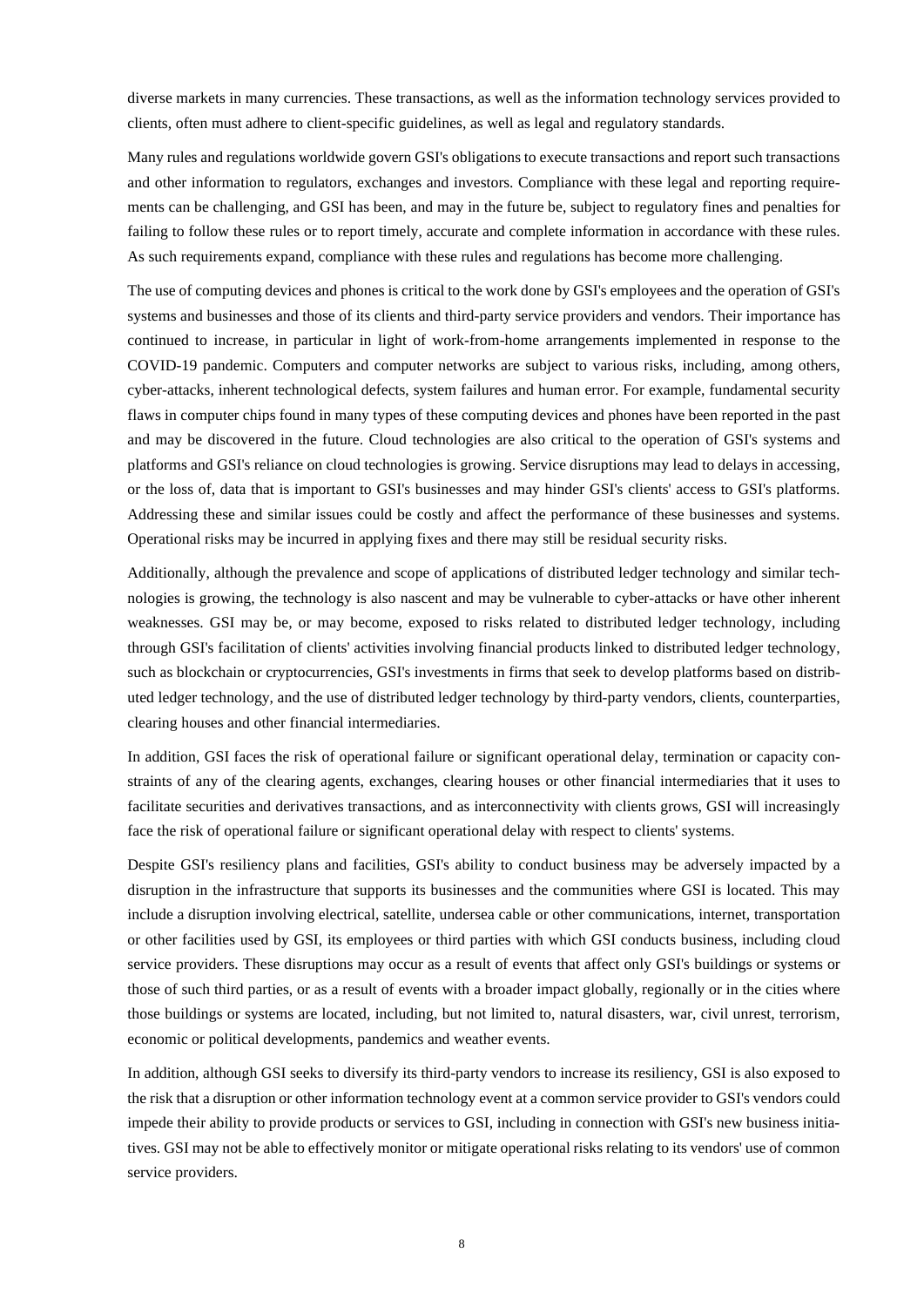# **2. A failure to protect GSI's computer systems, networks and information, and its clients' information, against cyber attacks and similar threats could impair its ability to conduct its businesses, result in the disclosure, theft or destruction of confidential information, damage its reputation and cause losses.**

GSI is regularly the target of attempted cyber-attacks, including denial-of-service attacks, and must continuously monitor and develop its systems to protect the integrity and functionality of its technology infrastructure and access to and the security of its data. The increasing migration of GSI's communication from devices GSI provides to employee-owned devices presents additional risks of cyber attacks, as do work-from-home arrangements such as those implemented in response to the COVID-19 pandemic. In addition, due to the interconnectivity with thirdparty vendors (and their respective service providers), central agents, exchanges, clearing houses and other financial institutions, GSI could be adversely impacted if any of them is subject to a successful cyber-attack or other information security event. These impacts could include the loss of access to information or services from the third party subject to the cyber-attack or other information security event, which could, in turn, interrupt certain of GSI's businesses.

Despite GSI's efforts to ensure the integrity of its systems and information, it may not be able to anticipate, detect or implement effective preventive measures against all cyber threats, especially because the techniques used are increasingly sophisticated, change frequently and are often not recognised until launched. Cyber-attacks can originate from a variety of sources, including third parties who are affiliated with or sponsored by foreign governments or are involved with organised crime or terrorist organisations. Third parties may also attempt to place individuals in GSI's office or induce employees, clients or other users of GSI's systems to disclose sensitive information or provide access to GSI's data or that of its clients, and these types of risks may be difficult to detect or prevent.

Although GSI takes protective measures proactively and endeavours to modify them as circumstances warrant, its computer systems, software and networks may be vulnerable to unauthorised access, misuse, computer viruses or other malicious code, cyber-attacks on GSI's vendors and other events that could have a security impact. Due to the complexity and interconnectedness of GSI's systems, the process of enhancing protective measures can itself create a risk of systems disruptions and security issues. In addition, protective measures that GSI employs to compartmentalise its data may reduce its visibility into, and adversely affect its ability to respond to, cyber threats and issues within its systems.

If one or more of such events occur, this potentially could jeopardise GSI or its clients' or counterparties' confidential and other information processed, stored in or transmitted through GSI's computer systems and networks, or otherwise cause interruptions or malfunctions in GSI's, operations or those of its clients', its counterparties' or third parties', which could impact their ability to transact with GSI or otherwise result in legal or regulatory action, significant losses or reputational damage. In addition, such an event could persist for an extended period of time before being detected, and, following detection, it could take considerable time for GSI to obtain full and reliable information about the extent, amount and type of information compromised. During the course of an investigation, GSI may not know the full impact of the event and how to remediate it, and actions, decisions and mistakes that are taken or made may further increase the negative effects of the event on GSI's business, results of operations and reputation.

GSI has expended, and expects to continue to expend, significant resources on an ongoing basis to modify its protective measures and to investigate and remediate vulnerabilities or other exposures, but these measures may be ineffective and GSI may be subject to legal or regulatory action, as well as financial losses that are either not insured against or not fully covered through any insurance it maintains.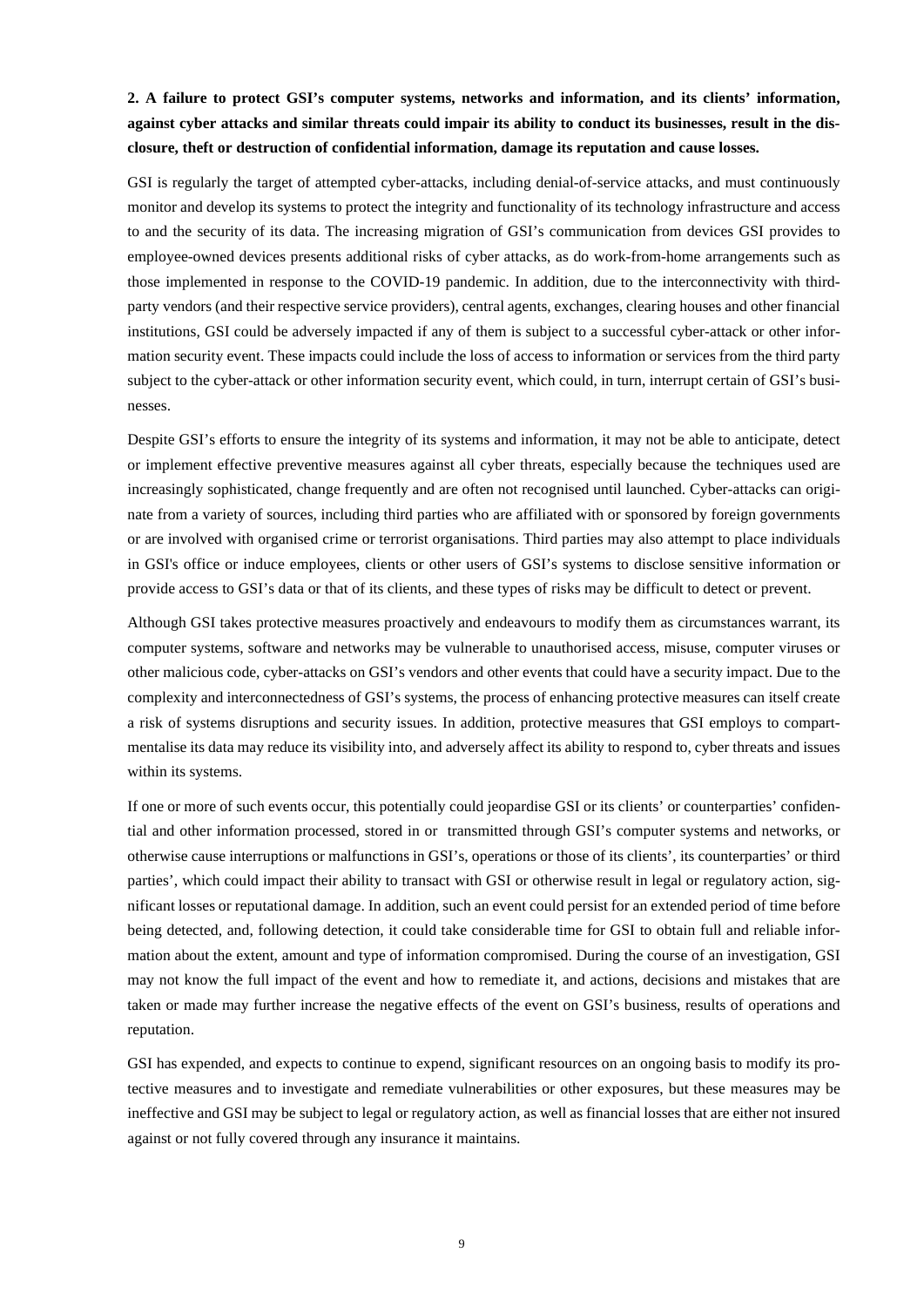GSI's confidential information may also be at risk from the compromise of clients' personal electronic devices or as a result of a data security breach at an unrelated company. Losses due to unauthorised account activity could harm GSI's reputation and may have adverse effects on its business, financial condition and results of operations.

The increased use of mobile and cloud technologies can heighten these and other operational risks, as can workfrom-home arrangements. Certain aspects of the security of such technologies are unpredictable or beyond GSI's control, and the failure by mobile technology and cloud service providers to adequately safeguard their systems and prevent cyber attacks could disrupt GSI's operations and result in misappropriation, corruption or loss of confidential and other information. In addition, there is a risk that encryption and other protective measures, despite their sophistication, may be defeated, particularly to the extent that new computing technologies vastly increase the speed and computing power available.

GSI routinely transmits and receives personal, confidential and proprietary information by email and other electronic means. GSI has discussed and worked with clients, vendors, service providers, counterparties and other third parties to develop secure transmission capabilities and protect against cyber attacks, but does not have, and may be unable to put in place, secure capabilities with all of its clients, vendors, service providers, counterparties and other third parties and it may not be able to ensure that these third parties have appropriate controls in place to protect the confidentiality of the information. An interception, misuse or mishandling of personal, confidential or proprietary information being sent to or received from a client, vendor, service provider, counterparty or other third party could result in legal liability, regulatory action and reputational harm.

### **3. GSI may incur losses as a result of ineffective risk management processes and strategies.**

GSI seeks to monitor and control its risk exposure through a risk and control framework encompassing a variety of separate, but complementary financial, credit, operational, compliance and legal reporting systems, internal controls, management review processes and other mechanisms. GSI's risk management process seeks to balance its ability to profit from market-making positions and underwriting activities with its exposure to potential losses. Whilst GSI employs a broad and diversified set of risk monitoring and risk mitigation techniques, those techniques and the judgements that accompany their application cannot anticipate every economic and financial outcome or the specifics and timing of such outcomes. Thus, in the course of its activities, GSI has incurred and may in the future incur losses. Market conditions in recent years have involved unprecedented dislocations and highlight the limitations inherent in using historical data to manage risk.

The models that GSI uses to assess and control its risk exposures reflect assumptions about the degrees of correlation or lack thereof among prices of various asset classes or other market indicators. In times of market stress or other unforeseen circumstances, previously uncorrelated indicators may become correlated, or conversely previously correlated indicators may move in different directions. These types of market movements have at times limited the effectiveness of GSI's hedging strategies and have caused it to incur significant losses, and they may do so in the future. These changes in correlation have been and may in the future be exacerbated where other market participants are using risk or trading models with assumptions or algorithms that are similar to GSI's. In these and other cases, it may be difficult to reduce GSI's risk positions due to the activity of other market participants or widespread market dislocations, including circumstances where asset values are declining significantly or no market exists for certain assets.

In addition, the use of models in connection with risk management and numerous other critical activities presents risks that such models may be ineffective, either because of poor design, ineffective testing or improper or flawed inputs, as well as unpermitted access to such models resulting in unapproved or malicious changes to the model or its inputs.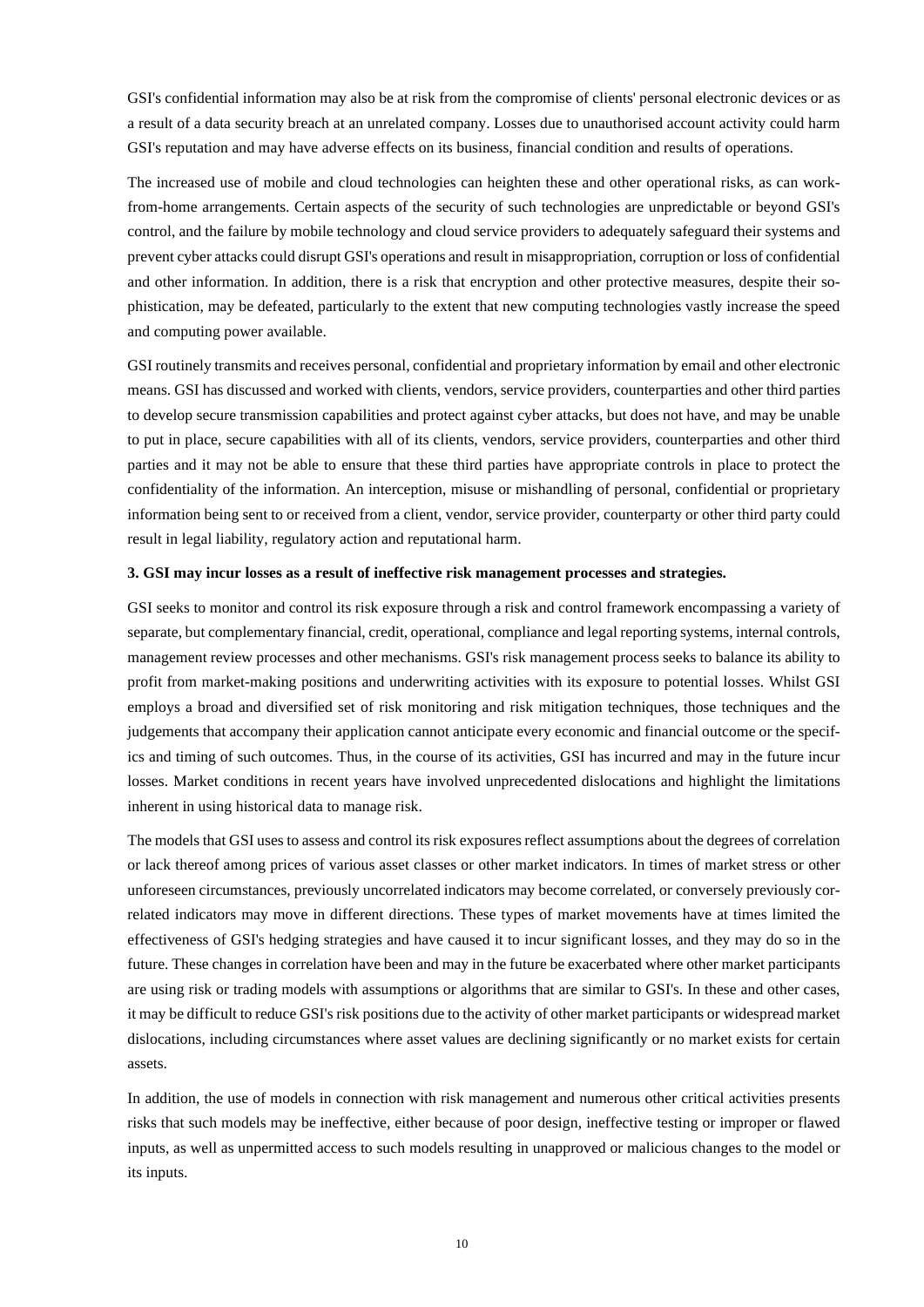To the extent that GSI has positions through its market-making or origination activities or it makes investments directly through its investing activities, including private equity, that do not have an established liquid trading market or are otherwise subject to restrictions on sale or hedging, GSI may not be able to reduce its positions and therefore reduce its risk associated with those positions. In addition, to the extent permitted by applicable law and regulation, GSI invests its own capital in private equity, credit, real estate and hedge funds that it manages and limitations on its ability to withdraw some or all of its investments in these funds, whether for legal, reputational or other reasons, may make it more difficult for GSI to control the risk exposures relating to these investments.

Prudent risk management, as well as regulatory restrictions, may cause GSI to limit its exposure to counterparties, geographic areas or markets, which may limit its business opportunities and increase the cost of funding or hedging activities.

Thus, as a consequence of a inadequacy or lapse of GSI`s risk management framework, it may, in the course of its activities, incur losses and its financial condition or results of operations could be materially and adversely affected.

# **4. GSI may incur losses as a result of unforeseen or catastrophic events, including pandemics, terrorist attacks, extreme weather events or other natural disasters.**

The occurrence of unforeseen or catastrophic events, including pandemics such as COVID-19, or other widespread health emergencies (or concerns over the possibility of such an emergency), terrorist attacks, extreme terrestrial or solar weather events or other natural disasters, could create economic and financial disruptions, and could lead to operational difficulties (including travel limitations and limitations on occupancy in GSI's offices) that could impair GSI's ability to manage its businesses and result in losses.

# **5. Climate change concerns could disrupt GSI's business, adversely affect client activity levels, adversely affect the creditworthiness of its counterparties and damage GSI's reputation.**

Climate change may cause extreme weather events that disrupt operations at one or more of GSI's primary locations, which may negatively affect its ability to service and interact with its clients. Climate change may also have a negative impact on the financial condition of its clients, which may decrease revenues from those clients and increase the credit risk associated with loans and other credit exposures to those clients. Additionally, GSI's reputation and client relationships may be damaged as a result of its involvement, or its clients' involvement, in certain industries or projects associated with causing or exacerbating climate change , as well as any decisions GSI makes to continue to conduct or change its activities in response to considerations relating to climate change. New regulations or guidance relating to climate change, as well as the perspectives of shareholders, employees or other stakeholders regarding climate change, may affect whether and on what terms and condition GSI can engage in certain activities or offer certain products.

### **6. GSI is reliant on GSG and other Group affiliates for client business, various services and capital.**

GSI is a wholly-owned subsidiary of GSG. As a wholly-owned subsidiary, GSI relies on various business relationships of GSG and other Group affiliates generally, including the ability to receive various services, as well as, in part, the capital and liquidity of GSI's ultimate parent, GSG, as well as the liquidity of Funding IHC. Although GSI has taken steps to reduce its reliance on other Group affiliates, it remains an operating subsidiary of a larger organisation and therefore its interconnectedness within the organisation will continue. Because GSI's business relies upon GSG and other Group affiliates to a significant extent, risks that could affect these entities could also have a significant impact on GSI.

Furthermore, GSI relies upon certain Group affiliates for various support services, including, but not limited to, trade execution, relationship management, settlement and clearing, risk management and other technical, operational and administrative services. Such services are provided to GSI pursuant to the intercompany services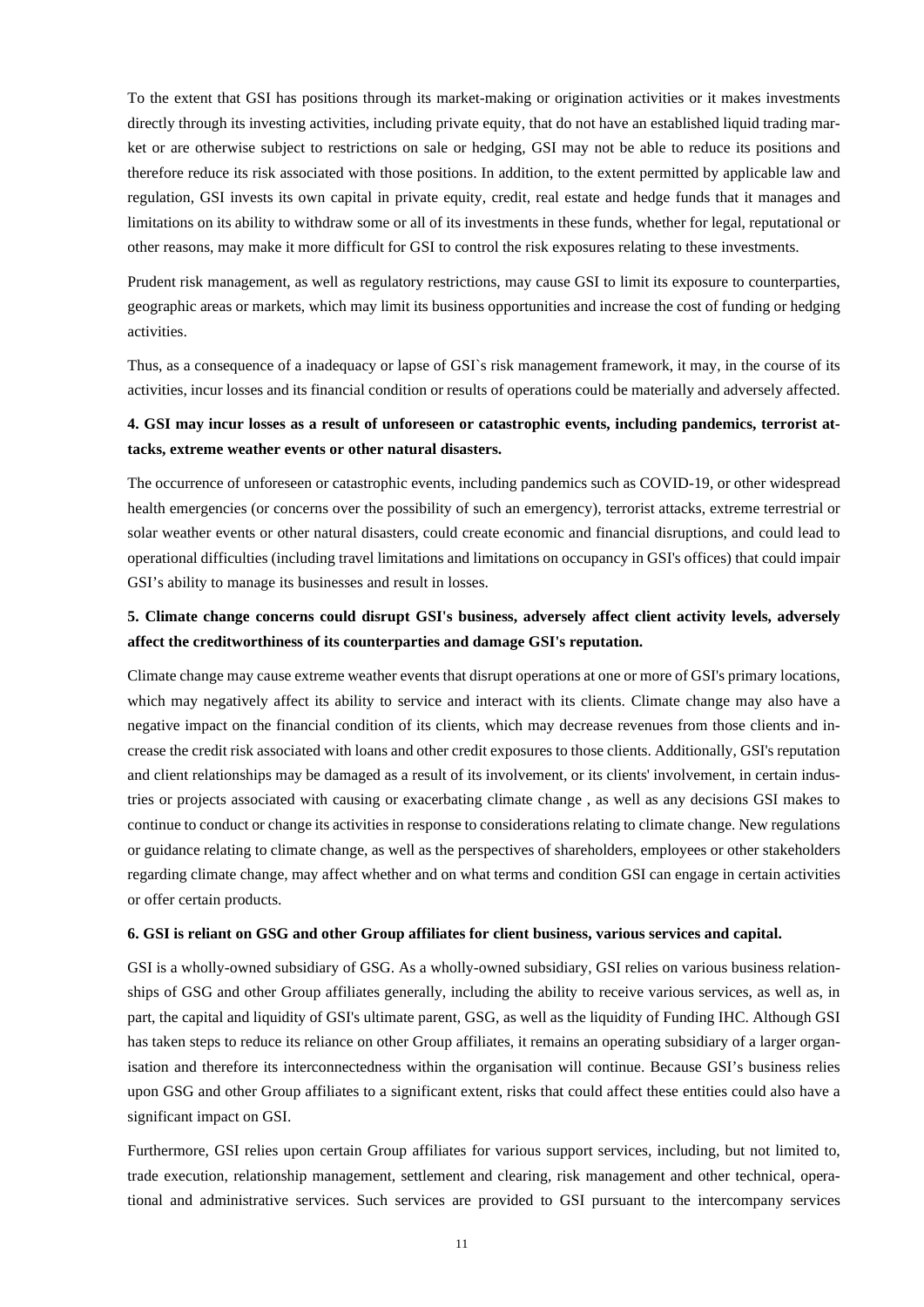agreement, which is generally terminable upon mutual agreement of GSG and its subsidiaries, subject to certain exceptions, including material breach of the agreement.

As a consequence of the foregoing, in the event GSI's relationships with other Group affiliates are not maintained, for any reason, including as a result of possible strategic decisions that GSG may make from time-to-time or as a result of material adverse changes in GSG's performance, GSI's net revenues may decline, the cost of operating and funding its business may increase and GSI's business, financial condition and profitability may be materially and adversely affected.

Furthermore, GSI receives a portion of its funding in the form of unsecured funding indirectly from GSG and from Funding IHC, and collateralised financings from other Group affiliates. To the extent such funding is not available to GSI, its growth could be constrained and/or its cost of funding could increase.

#### **V. LEGAL AND REGULATORY RISKS**

In the category "Legal and Regulatory Risks", the risks are classified according to their materiality. The most material risks are mentioned first.

### **1. GSI's businesses and those of its clients are subject to extensive and pervasive regulation around the world.**

As a participant in the financial services industry and a subsidiary of a systemically important financial institution, GSI is subject to extensive regulation, principally in the UK, and the EU more generally, but also in the U.S. as a subsidiary of The Goldman Sachs Group, Inc. and in certain other jurisdictions. GSI faces the risk of significant intervention by law enforcement, regulatory and tax authorities, as well as private litigation, in all jurisdictions in which it conducts its businesses. In many cases, GSI's activities have been and may continue to be subject to overlapping and divergent regulation in different jurisdictions. Among other things, as a result of law enforcement authorities, regulators or private parties challenging GSI's compliance with laws and regulations, GSI or its employees have been and could be fined, criminally charged or sanctioned, prohibited from engaging in certain business activities, subjected to limitations or conditions on its business activities including higher capital requirements, or subjected to new or substantially higher taxes or other governmental charges in connection with the conduct of its businesses or with respect to its employees. These limitations or conditions may limit business activities and negatively impact GSI's profitability.

In addition to the impact on the scope and profitability of GSI's business activities, day-to-day compliance with laws and regulations has involved and will continue to involve significant amounts of time, including that of GSI's senior leaders and that of a large number of dedicated compliance and other reporting and operational personnel, all of which may negatively impact GSI's profitability.

GSI's revenues and profitability and those of its competitors have been and will continue to be impacted by requirements relating to capital, additional loss-absorbing capacity, leverage, minimum liquidity and long-term funding levels, requirements related to resolution and recovery planning, derivatives clearing and margin rules and levels of regulatory oversight, as well as limitations on which and, if permitted, how certain business activities may be carried out by financial institutions.

If there are new laws or regulations or changes in the enforcement of existing laws or regulations applicable to GSI's businesses or those of GSI's clients, including capital, liquidity, leverage, long-term debt, total loss- absorbing capacity ("**TLAC**") and margin requirements, restrictions on other business practices, reporting requirements, requirements relating to the implementation of the EU Bank Recovery and Resolution Directive, tax burdens and compensation restrictions, that are imposed on a limited subset of financial institutions (whether based on size, method of funding, activities, geography or other criteria) which may include GSI or GSG, compliance with these new laws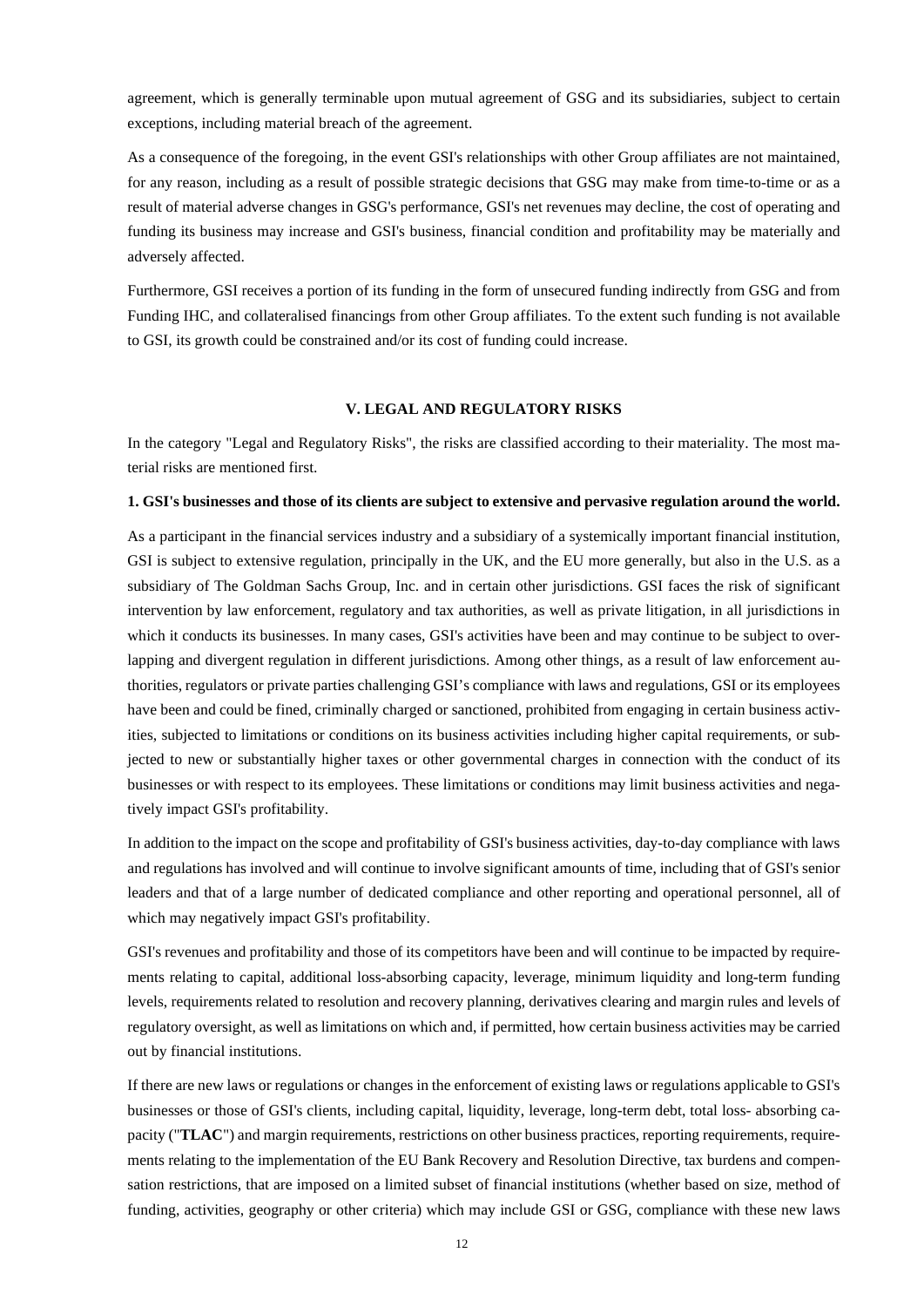and regulations, or changes in the enforcement of existing laws or regulations, could adversely affect GSI's ability to compete effectively with other institutions that are not affected in the same way. In addition, regulation imposed on financial institutions or market participants generally, such as taxes on stock transfers and other financial transactions, could adversely impact levels of market activity more broadly, and thus impact GSI's businesses. Changes to laws and regulations, such as tax laws, could also have a disproportionate impact on GSI, based on the way those laws or regulations are applied to financial services and financial firms or due to its corporate structure.

These developments could impact GSI's profitability in the affected jurisdictions, or even make it uneconomic to continue to conduct all or certain businesses in those jurisdictions, or could result in GSI incurring significant costs associated with changing business practices, restructuring businesses, moving all or certain businesses and employees to other locations or complying with applicable capital requirements, including liquidating assets or raising capital in a manner that adversely increases GSI's funding costs or otherwise adversely affects its shareholder and creditors.

The implementation of higher capital requirements, the liquidity coverage ratio, the net stable funding ratio, requirements relating to long-term debt and TLAC and the prohibition on proprietary trading and the sponsorship of, or investment in, covered funds by the Volcker Rule may continue to adversely affect GSI's profitability and competitive position, particularly if these requirements do not apply, or do not apply equally, to GSI's competitors or are not implemented uniformly across jurisdictions. GSI may also become subject to higher and more stringent capital and other regulatory requirements as a result of the implementation of Basel Committee standards, including those published in December 2017.

GSI is also subject to laws and regulations, relating to the privacy of the information of clients, employees or others, and any failure to comply with these laws and regulations could expose GSI to liability and/or reputational damage. As new privacy-related laws and regulations are implemented, the time and resources needed for GSI to comply with such laws and regulations, as well as GSI potential liability for non-compliance and reporting obligations in the case of data breaches, may significantly increase.

In addition, GSI's businesses are increasingly subject to laws and regulations relating to surveillance, encryption and data on-shoring in the jurisdictions in which GSI operates. Compliance with these laws and regulations may require GSI to change its policies, procedures and technology for information security, which could, among other things, make GSI more vulnerable to cyber-attacks and misappropriation, corruption or loss of information or technology.

Increasingly, regulators and courts have sought to hold financial institutions liable for the misconduct of their clients where they have determined that the financial institution should have detected that the client was engaged in wrongdoing, even though the financial institution had no direct knowledge of the activities engaged in by its client. Regulators and courts have also increasingly found liability as a "control person" for activities of entities in which financial institutions or funds controlled by financial institutions have an investment, but which they do not actively manage. In addition, regulators and courts continue to seek to establish "fiduciary" obligations to counterparties to which no such duty had been assumed to exist. To the extent that such efforts are successful, the cost of, and liabilities associated with, engaging in brokerage, clearing, market-making, prime brokerage, investing and other similar activities could increase significantly. To the extent that GSI has fiduciary obligations in connection with acting as a financial advisor or investment advisor or in other roles for individual, institutional, sovereign or investment fund clients, any breach, or even an alleged breach, of such obligations could have materially negative legal, regulatory and reputational consequences.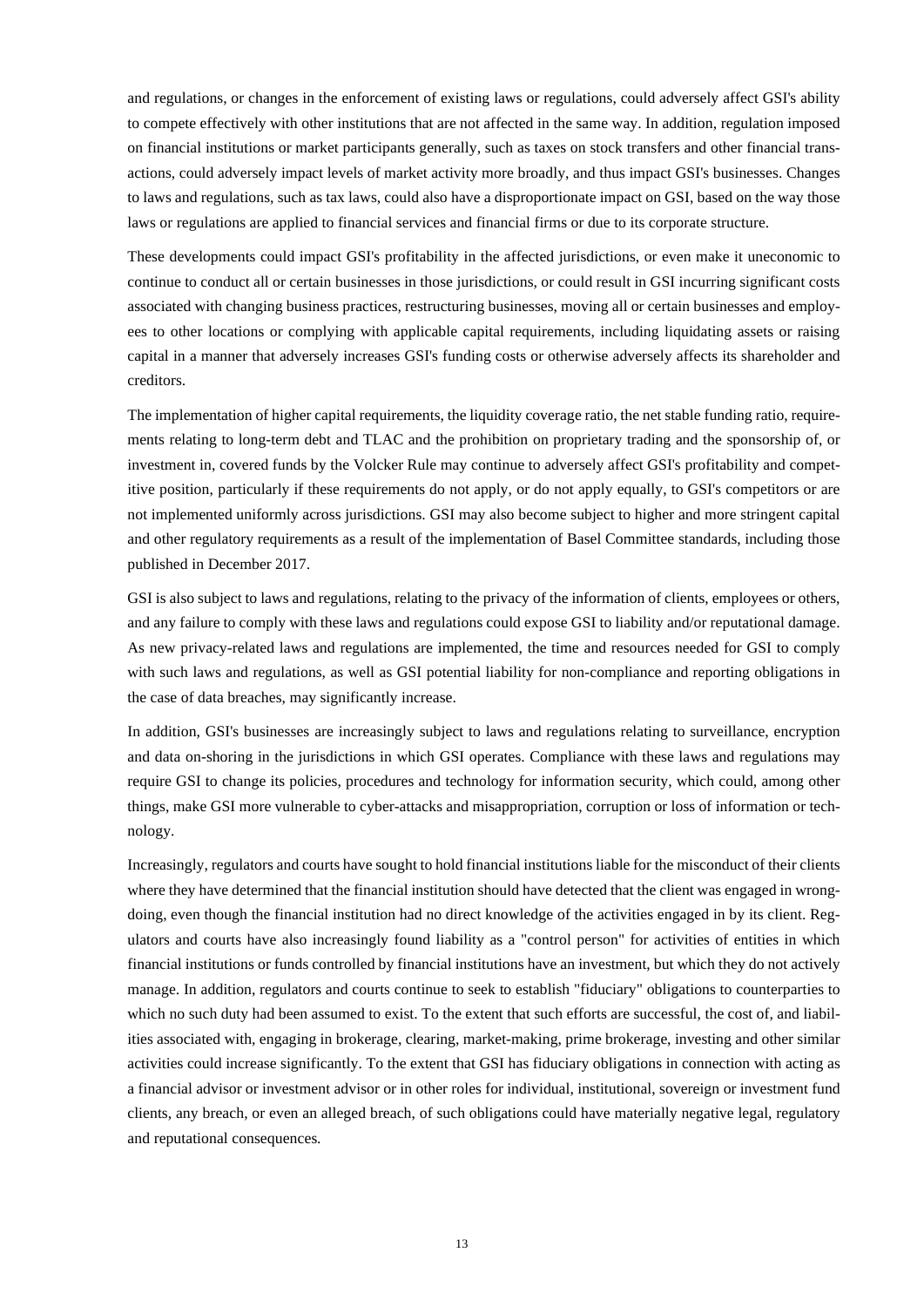# **2. A failure to appropriately identify and address potential conflicts of interest could adversely affect GSI's businesses.**

Due to the broad scope of GSG's businesses and client base, GSI regularly addresses potential conflicts of interest, including situations where services to a particular client or GSG's own investments or other interests conflict, or are perceived to conflict, with the interests of that client or another client, as well as situations where one or more of its businesses have access to material non-public information that may not be shared with other businesses withinGSG and situations where it may be a creditor of an entity with which GSG also has an advisory or other relationship.

Extensive procedures and controls are in place that are designed to identify and address conflicts of interest, including those designed to prevent the improper sharing of information among businesses. However, appropriately identifying and dealing with conflicts of interest is complex and difficult, and GSI's reputation, which is one of its most important assets, could be damaged and the willingness of clients to enter into transactions with GSI may be adversely affected if it fails, or appears to fail, to identify, disclose and deal appropriately with conflicts of interest. In addition, potential or perceived conflicts could give rise to litigation or regulatory enforcement actions. Additionally, The Goldman Sachs Group, Inc.'s One Goldman Sachs initiative aims to increase collaboration amongst its businesses, which may increase the potential for actual or perceived conflicts of interest and improper information sharing.

### **3. GSI may be adversely affected by increased governmental and regulatory scrutiny or negative publicity.**

The financial services industry generally and GSI's businesses in particular have been subject to negative publicity. GSI's reputation and businesses may be adversely affected by negative publicity or information regarding its business and personnel, whether or not accurate or true, that may be posted on social media or other internet forums or published by news organisations. Postings on these types of forums may also adversely impact risk positions of GSI's clients and other parties that owe it money, securities or other assets and increase the chance that they will not perform their obligation to the firm or reduce the revenues received from their use of GSI's services. The speed and pervasiveness with which information can be disseminated through these channels, in particular social media, may magnify risks relating to negative publicity.

# **4. Substantial civil or criminal liability or significant regulatory action against GSI could have material adverse financial effects or cause significant reputational harm, which in turn could seriously harm business prospects.**

GSI faces significant legal risks in its businesses, and the volume of claims and amount of damages and penalties claimed in litigation and regulatory proceedings against financial institutions remain high. GSI is, from time to time, subject to a number of other investigations and reviews by, and in some cases has received requests for documents and information from, various governmental and regulatory bodies and self-regulatory organisations relating to various aspects of GSI's businesses and operations. GSI has seen legal claims by clients increase in a market downturn and employment-related claims increase following periods of headcount reduction. Additionally, governmental entities have been plaintiffs and are parties in certain of GSI's legal proceedings, and it may face future civil or criminal actions or claims by the same or other governmental entities, as well as follow-on civil litigation that is often commenced after regulatory settlements.

Significant settlements by several large financial institutions with governmental entities have been publicly announced. The trend of large settlements with governmental entities may adversely affect the outcomes for other financial institutions in similar actions, especially where governmental officials have announced that the large settlements will be used as the basis or a template for other settlements. The uncertain regulatory enforcement environment makes it difficult to estimate probable losses, which can lead to substantial disparities between legal reserves and subsequent actual settlements or penalties.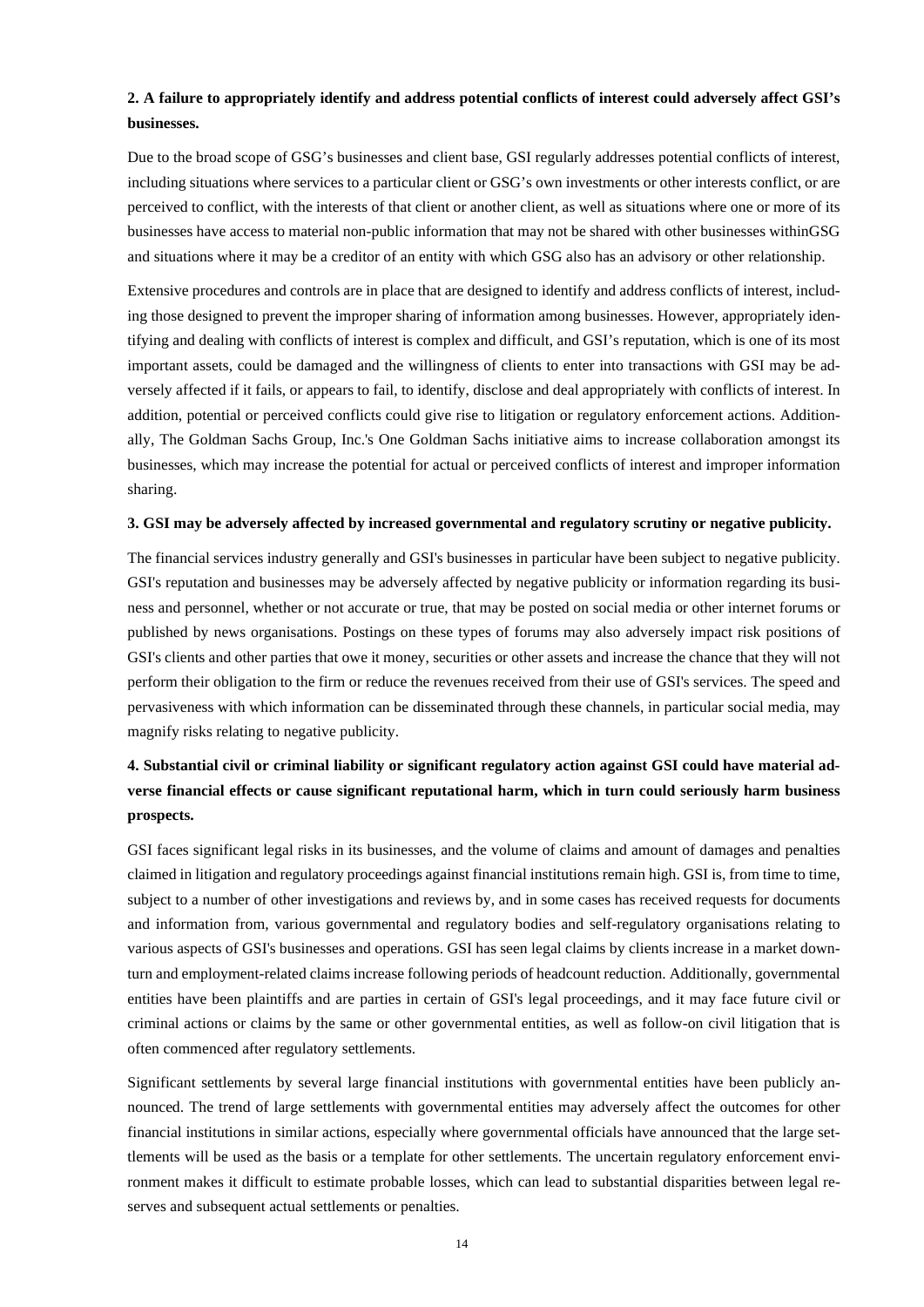GSI is subject to laws and regulations worldwide, including the U.S. Foreign Corrupt Practices Act and the UK Bribery Act, relating to corrupt and illegal payments to, and hiring practices with regard to, government officials and others. Violation of these or similar laws and regulations have in the past resulted in and could in the future result in significant monetary penalties. Such violations could also result in severe restrictions on GSI's activities and damage to its reputation.

Resolution of a criminal matter involving GSI or its employees could lead to increased exposure to civil litigation, could adversely affect GSI's reputation, could result in penalties or limitations on GSI's ability to conduct its activities generally or in certain circumstances and could have other negative effects.

# **5. In conducting its business around the world, GSI is subject to political, legal, regulatory and other risks that are inherent in operating in many countries.**

In conducting GSI's businesses and supporting its global operations, GSI is subject to risks of possible nationalisation, expropriation, price controls, capital controls, exchange controls, communications and other content restrictions and other restrictive governmental actions, as well as the outbreak of hostilities or acts of terrorism. For example, sanctions have been imposed by the U.S. and the EU on certain individuals and companies in Russia and Venezuela. In many countries, the laws and regulations applicable to the securities and financial services industries and many of the transactions in which GSI is involved are uncertain and evolving, and it may be difficult to determine the exact requirements of local laws in every market. GSI is also subject to the risk that its businesses may be subject to divergent laws and regulations across markets and the jurisdictions in which it operates may implement laws and regulations that directly conflict with those of another jurisdiction. Any determination by local regulators that GSI has not acted in compliance with the application of local laws in a particular market or a failure to develop effective working relationships with local regulators could have a significant and negative effect not only on GSI's businesses in that market but also on its reputation generally. Further, in some jurisdictions a failure, or alleged failure, to comply with laws and regulations have subjected and may in the future subject GSI and its personnel not only to civil actions but also criminal actions and other sanctions. GSI is also subject to the enhanced risk that transactions it structures might not be legally enforceable in all cases.

While business and other practices throughout the world differ, GSI is subject in its operations worldwide to rules and regulations relating to corrupt and illegal payments, hiring practices and money laundering, as well as laws relating to doing business with certain individuals, groups and countries, such as the U.S. Foreign Corrupt Practices Act, the USA PATRIOT Act of 2001 and the UK Bribery Act.

While GSI has invested and continues to invest significant resources in training and in compliance monitoring, the geographical diversity of its operations, employees and clients, as well as the vendors and other third parties that GSI deals with, greatly increases the risk that GSI may be found in violation of such rules or regulations and any such violation could subject it to significant penalties or adversely affect its reputation.

# **6. The application of regulatory strategies and requirements to facilitate the orderly resolution of large financial institutions could create greater risk of loss for GSI's security holders.**

The circumstances in which a resolution authority would exercise its "bail-in" powers to recapitalise a failing entity by writing down its unsecured debt or converting it into equity are uncertain. If these powers were to be exercised (or if there was a suggestion that they could be exercised) in respect of GSI, such exercise would likely have a material adverse effect on the value of debt investments in GSI, including a potential loss of some or all of such investments.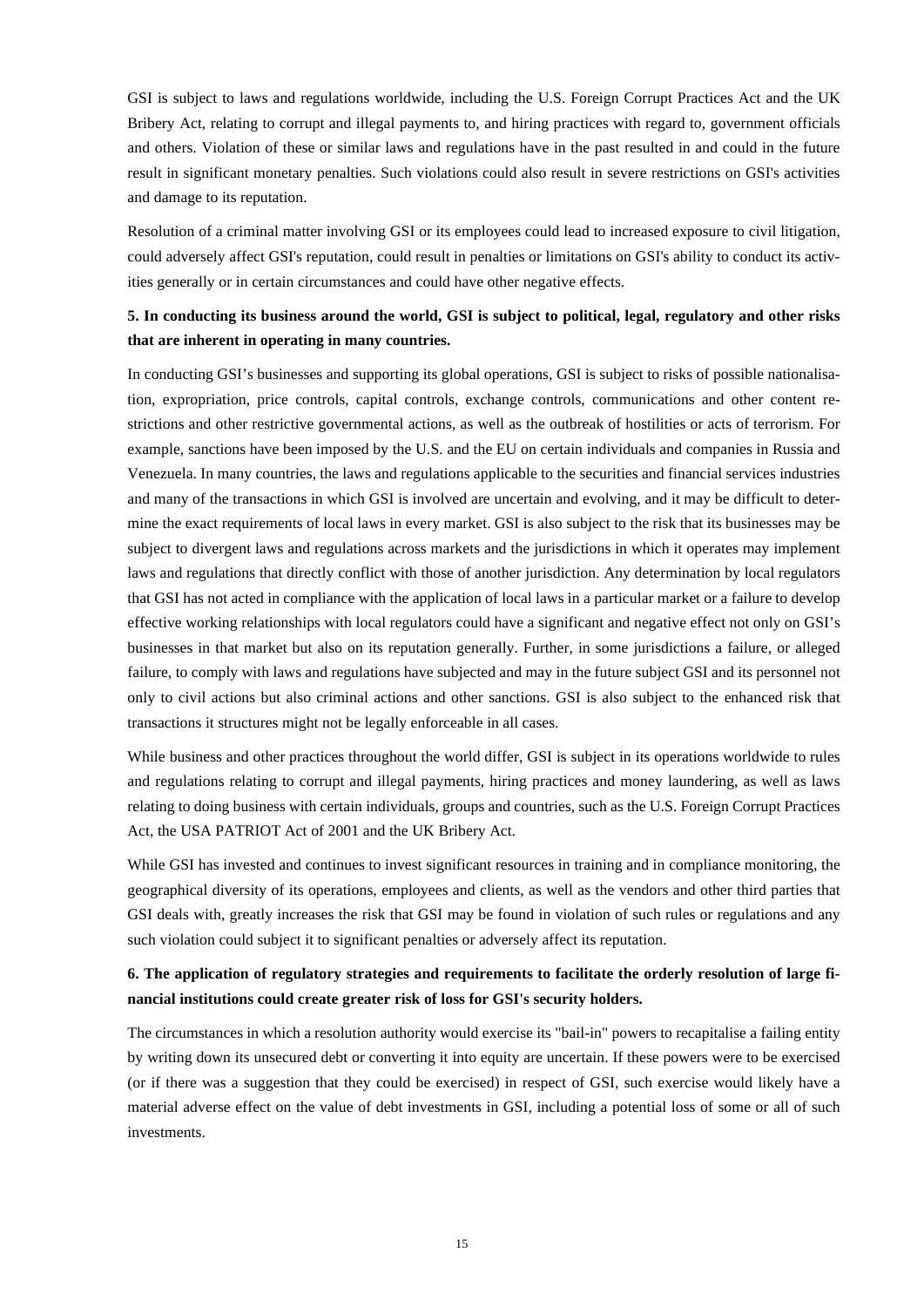### **VI. MARKET DEVELOPMENTS AND GENERAL BUSINESS ENVIRONMENT RISKS**

In the category "Market Developments and General Business Environment Risks", the risks are classified according to their materiality. The most material risks are mentioned first.

## **1. GSI's businesses, financial condition, liquidity and results of operations have been and may in the future be adversely affected by the COVID-19 pandemic.**

The COVID-19 pandemic has created economic and financial disruptions that have in the past adversely affected, and may in the future adversely affect GSI's business, financial condition, liquidity and results of operations. The extent to which the COVID-19 pandemic will negatively affect GSI's businesses, financial condition, liquidity and results of operations will depend on future developments, including the widespread availability, use and effectiveness of vaccines, which are highly uncertain and cannot be predicted.

While financial markets have rebounded from the significant declines that occurred earlier in the pandemic and global economic conditions showed signs of improvement during the second half of 2020, many of the circumstances that arose or became more pronounced after the onset of the COVID-19 pandemic persisted at the end of the year, including (i) muted levels of business activity across many sectors of the economy, relatively weak consumer confidence and high unemployment; (ii) elevated levels of market volatility; (iii) certain overnight interest rates and yields on certain government securities near zero; (iv) substantial uncertainty about whether previously announced merger and acquisition deals will be completed or restructured; (v) heightened credit risk with regard to industries that have been most severely impacted by the pandemic, including oil and gas, gaming and lodging, and airlines; (vi) greater emphasis by investors on liquidity products, which generate lower fees, relative to risk assets; and (vii) higher cybersecurity, information security and operational risks as a result of work-from-home arrangements.

Depending on the duration and severity of the pandemic going forward, as well as the effects of the pandemic on consumer and corporate confidence, the conditions noted above could continue for an extended period and other adverse developments may occur or reoccur, including (i) a repeat, or worse, of the decline in the valuation of equity, fixed-income and commodity markets that occurred at the outset of the pandemic; (ii) further declines in certain interest rates, to zero or below; (iii) market dislocations that may make hedging strategies less effective or ineffective; (iv) disruption in the new issuance markets for debt and equity, leading to a decline in activity; (v) a deterioration in the liquidity profile of corporate borrowers, resulting in additional draws on credit lines; (vi) defaults by consumers or corporate clients on loans; and (vii) greater challenges in valuing derivative positions and associated collateral, leading to significant increases in collateral calls and valuation disputes.

The effects of the COVID-19 pandemic on economic and market conditions have in the past and may in the future also increase demands on GSI's liquidity as it meets client needs. Likewise, these adverse developments have in the past and may in the future affect GSI's capital and leverage ratios.

Governmental authorities worldwide have taken increased measures from March 2020 onwards to stabilise the markets and support economic growth. The continued success of these measures is unknown and they may not be sufficient to address future market dislocations or avert severe and prolonged reductions in economic activity. GSI also faces an increased risk of client disputes, litigation and governmental and regulatory scrutiny as a result of the effects of the COVID-19 pandemic on economic and market conditions.

The length of the pandemic and the efficacy of the extraordinary measures that have been put in place to address it are unknown. Until the pandemic subsides, GSI may experience reduced activity levels in investment banking, reduced revenues in investment management and increased client defaults. Even after the pandemic subsides, most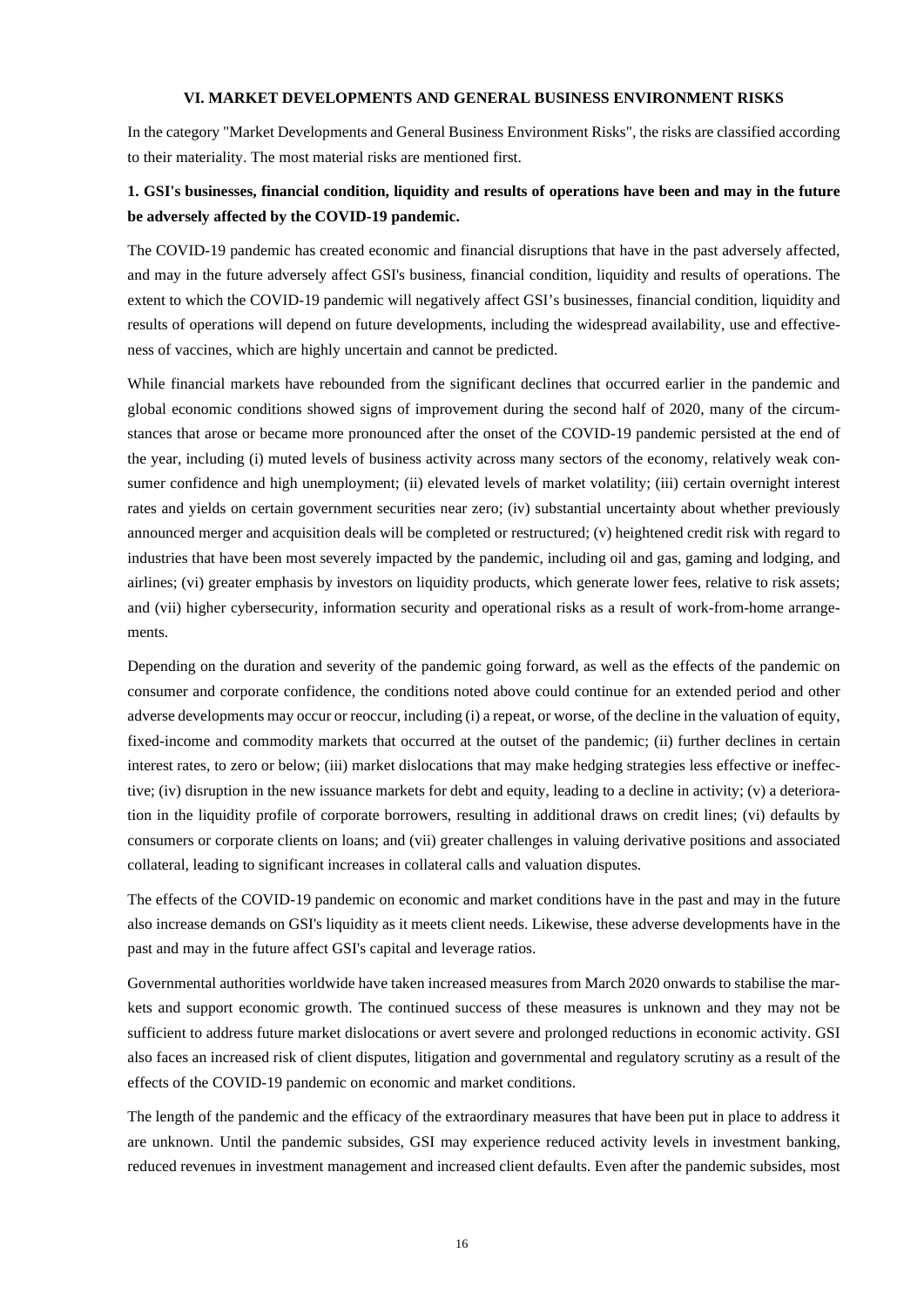major economies may continue to experience a recession, and GSI anticipates its businesses would be materially and adversely affected by a prolonged recession in major markets.

#### **2. GSI's strategy with respect to Brexit may not be effective.**

On January 31, 2020, the UK left the European Union ("**EU**") and on December 31, 2020, the transition period under the Withdrawal Agreement between the UK and the EU ended. GSI has experienced considerable change in the regulatory framework that governs transactions and business undertaken by GSI in the EU. The UK has adopted EU financial services legislation that was in effect on December 31, 2020, which means that the UK financial services regime will remain substantially the same as under EU financial services legislation. However, in the future the UK may diverge from EU legislation and may decide not to adopt rules that correspond to EU legislation not already operative in the UK. As a result, GSI faces numerous risks that could adversely affect the conduct of its businesses, its profitability and liquidity. In addition, as a result of establishing third country branches, GSI is and will be subject to additional regulation and supervision in those jurisdictions.

GSI is incorporated and headquartered in the UK, and during the transition period benefited from non-discriminatory access to EU clients and infrastructure based on EU treaties and EU legislation, including arrangements for crossborder "passporting" and the establishment of EU branches. Effective December 31, 2020, and notwithstanding the Trade and Cooperation Agreement between the UK and the EU reached at the end of 2020, firms established in the UK, including GSI, have lost their pan-EU "passports" and are generally treated as any other entities in countries outside the EU whose access to the EU is governed by EU and national law.

As necessary, certain client relationships and activities currently undertaken by GSI have been transitioned to other EU subsidiaries of GSG, which may result in a decline in GSI's net revenues and profitability, and could adversely affect its businesses and liquidity.

## **3. Certain of GSI's businesses, its funding instruments and financial products may be adversely affected by changes in or the discontinuance of IBORs, in particular London Interbank Offered Rate ("LIBOR").**

The administrator of LIBOR has proposed to extend publication of the most commonly used U.S. Dollar LIBOR settings to June 30, 2023 and to cease publishing other LIBOR settings on December 31, 2021. The U.S. federal banking agencies have issued guidance strongly encouraging banking organisations to cease using the U.S. Dollar LIBOR as a reference rate in new contracts as soon as practicable and in any event by December 31, 2021. It is not possible to know whether LIBOR will continue to be viewed as an acceptable market benchmark, what rate or rates may become accepted alternatives to LIBOR, or what the effect of any such changes in views or alternatives may have on the financial markets for LIBOR-linked financial instruments. Similar developments have occurred with respect to other IBORs.

Uncertainty regarding IBORs and the taking of discretionary actions or negotiation of fallback provisions could result in pricing volatility, loss of market share in certain products, adverse tax or accounting impacts, compliance, legal and operational costs and risks associated with client disclosures, as well as systems disruption, model disruption and other business continuity issues. In addition, uncertainty relating to IBORs could result in increased capital requirements for GSI given potential low transaction volumes, a lack of liquidity or limited observability for exposures linked to IBORs or any emerging successor rates and operational incidents associated with changes in and the discontinuance of IBORs.

The language in GSI's contracts and financial instruments that define IBORs, in particular LIBOR, have developed over time and have various events that trigger when a successor rate to the designated rate would be selected. If a trigger is satisfied, contracts and financial instruments often give the calculation agent (which may be GSI) discretion over the successor rate or benchmark to be selected. As a result, there is considerable uncertainty as to how the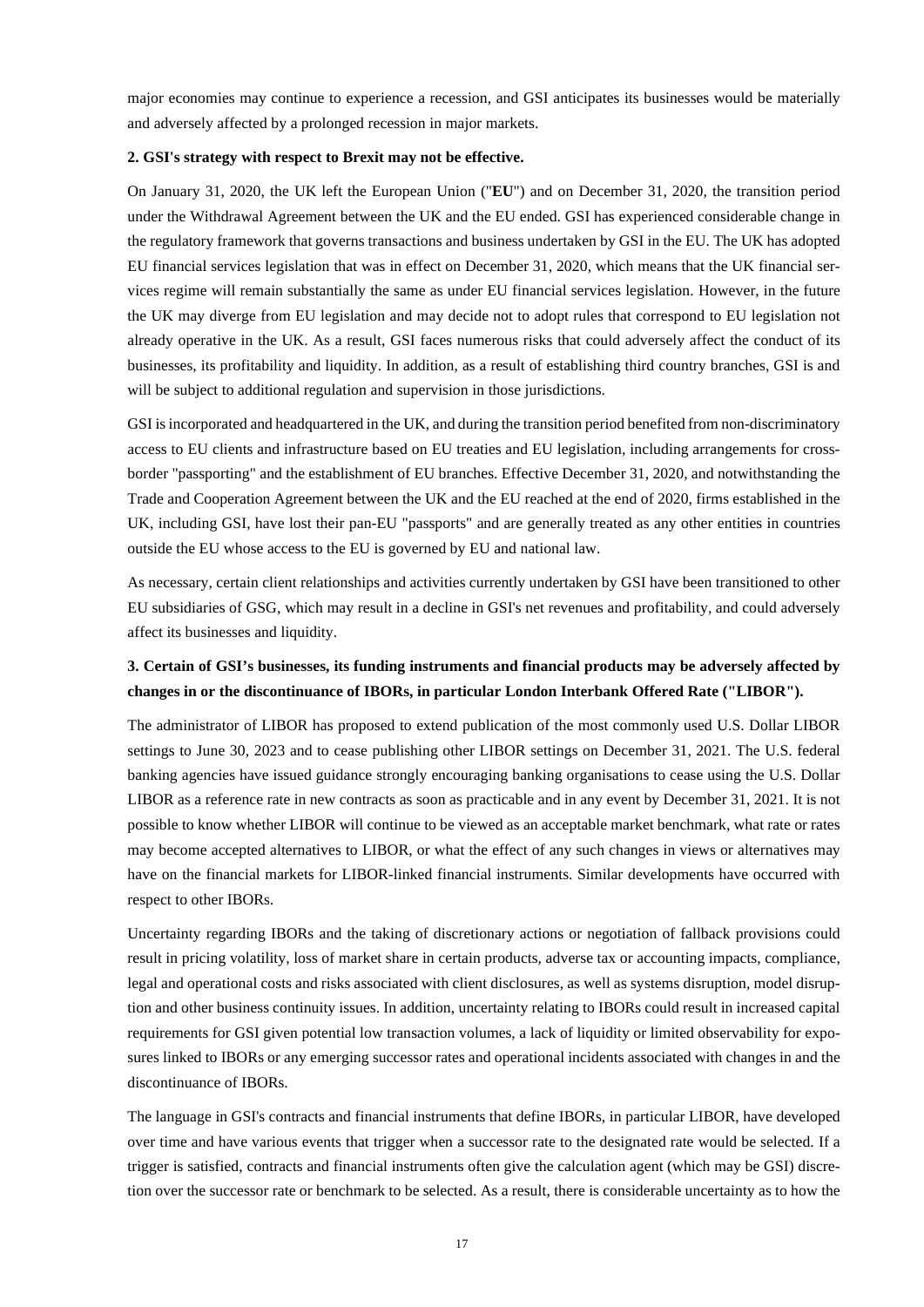financial services industry will address the discontinuance of designated rates in contracts and financial instruments or such designated rates ceasing to be acceptable reference rates. This uncertainty could ultimately result in client disputes and litigation surrounding the proper interpretation of GSI's IBOR-based contracts and financial instruments. Although GSI has adhered to the ISDA IBOR Fallbacks Protocol, the protocol is applicable to derivatives when both parties adhere to the protocol or otherwise agree for it to apply to their derivatives.

Further, the discontinuation of an IBOR, changes in an IBOR or changes in market acceptance of any IBOR as a reference rate may also adversely affect the yield on loans or securities held by GSI, amounts paid on securities GSI has issued, amounts received and paid on derivative instruments GSI has entered into, the value of such loans, securities or derivative instruments, the trading market for securities, the terms of new loans being made using different or modified reference rates, GSI's ability to effectively use derivative instruments to manage risk, or the availability or cost of GSI's floating-rate funding and its exposure to fluctuations in interest rates.

# **4. Certain of GSI's businesses and its funding instruments may be adversely affected by changes in other reference rates, currencies, indices, baskets or exchange-traded funds ("ETF") to which products GSI offers or funding that GSI raises are linked.**

Many of the products that GSI owns or that it offers, such as structured notes, warrants, swaps or security-based swaps, pay interest or determine the principal amount to be paid at maturity or in the event of default by reference to rates or by reference to an index, currency, basket, ETF or other financial metric (the underlier). In the event that the composition of the underlier is significantly changed, by reference to rules governing such underlier or otherwise, the underlier ceases to exist (for example, in the event that a country withdraws from the Euro or links its currency to or delinks its currency from another currency or benchmark, an index or ETF sponsor materially alters the composition of an index or ETF, or stocks in a basket are delisted or become impermissible to be included in the index or ETF) or the underlier ceases to be recognised as an acceptable market benchmark, GSI may experience adverse effects consistent with those described for IBORs

Such changes in an underlier or underliers could result in GSI's hedges being ineffective or otherwise result in losses on a product or having to pay more or receive less on securities that GSI owns or has issued. In addition, such uncertainty could result in lengthy and costly litigation.

# **5. GSI faces enhanced risks as new business initiatives and acquisitions lead it to engage in new activities, operate in new locations, transact with a broader array of clients and counterparties and expose it to new asset classes and new markets.**

A number of GSI's recent and planned business initiatives and expansions of existing businesses may bring it into contact, directly or indirectly, with individuals and entities that are not within GSI's traditional client and counterparty base and expose it to new asset classes and new markets. For example, GSI continues to transact business and invest in new regions, including a wide range of emerging and growth markets.

New business initiatives expose GSI to new and enhanced risks, including risks associated with dealing with governmental entities, reputational concerns arising from dealing with different types of clients, counterparties and investors, greater regulatory scrutiny of these activities, increased credit-related, market, sovereign and operational risks, risks arising from accidents or acts of terrorism, and reputational concerns with the manner in which certain assets are being operated or held or in which GSI interacts with these clients, counterparties and investors. Legal, regulatory and reputational risks may also exist in connection with activities and transactions involving new products or markets where there is regulatory uncertainty or where there are different or conflicting regulations depending on the regulator or the jurisdiction involved, particularly where transactions in such products may involve multiple jurisdictions.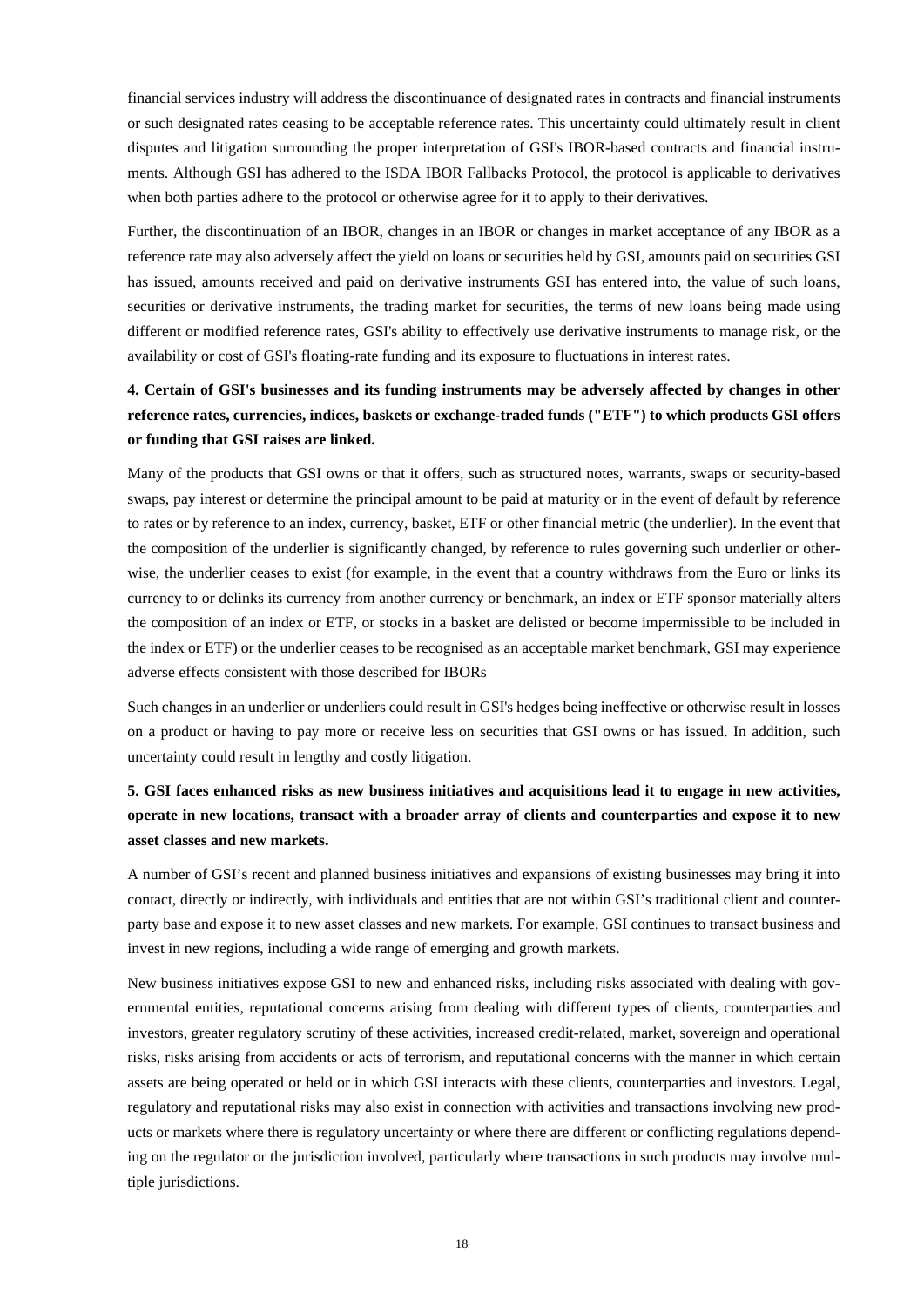In addition, there have been a number of highly publicised cases around the world, involving actual or alleged fraud or other misconduct by employees in the financial services industry in recent years, and GSI has had, and may in the future have, employee misconduct. This misconduct has included and may also in the future include intentional efforts to ignore or circumvent applicable policies, rules or procedures or misappropriation of funds and the theft of proprietary information, including proprietary software. It is not always possible to deter or prevent employee misconduct and the precautions taken to prevent and detect this activity have not been and may not be effective in all cases, as reflected by the settlements relating to 1Malaysia Development Berhad (1MDB).

### **VII. COMPETITION RISKS**

In the category "Competition Risks", the risks are classified according to their materiality. The most material risks are mentioned first.

#### **1. GSI**'**s results have been and may in the future be adversely affected by the composition of its client base.**

GSI's client base is not the same as that of its major competitors. GSI's businesses may have a higher or lower percentage of clients in certain industries or markets than some or all of its competitors. Therefore, unfavourable industry developments or market conditions affecting certain industries or markets have resulted in the past and may result in the future in GSI's businesses underperforming relative to similar businesses of a competitor if its businesses have a higher concentration of clients in such industries or markets.

Correspondingly, favourable or simply less adverse developments or market conditions involving industries or markets in a business where GSI has a lower concentration of clients in such industry or market have also resulted in the past and may result in the future in GSI underperforming relative to a similar business of a competitor that has a higher concentration of clients in such industry or market. For example, GSI has a smaller corporate client base in its market-making businesses than many of its peers and therefore GSI's competitors may benefit more from increased activity by corporate clients. Similarly, GSI has not historically engaged in retail equities intermediation to the same extent as other financial institutions, which has in the past and could in the future adversely affect its market share in equities execution.

#### **2. The financial services industry is highly competitive.**

To the extent GSI expands into new business areas and new geographic regions, it will face competitors with more experience and more established relationships with clients, regulators and industry participants in the relevant market, which could adversely affect its ability to expand.

Governments and regulators have adopted regulations, imposed taxes, adopted compensation restrictions or otherwise put forward various proposals that have impacted or may impact GSI's ability to conduct certain of its businesses in a cost-effective manner or at all in certain or all jurisdictions, including proposals relating to restrictions on the type of activities in which financial institutions are permitted to engage. These or other similar rules, many of which do not apply to all GSI's competitors, could impact its ability to compete effectively.

Pricing and other competitive pressures in GSI's businesses have continued to increase, particularly in situations where some competitors may seek to increase market share by reducing prices. For example, in connection with investment banking and other engagements, in response to competitive pressure GSI has experienced, GSI has extended and priced credit at levels that may not always fully compensate it for the risks taken.

The financial services industry is highly interrelated in that a significant volume of transactions occur among a limited number of members of that industry. Many transactions are syndicated to other financial institutions and financial institutions are often counterparties in transactions. This has led to claims by other market participants and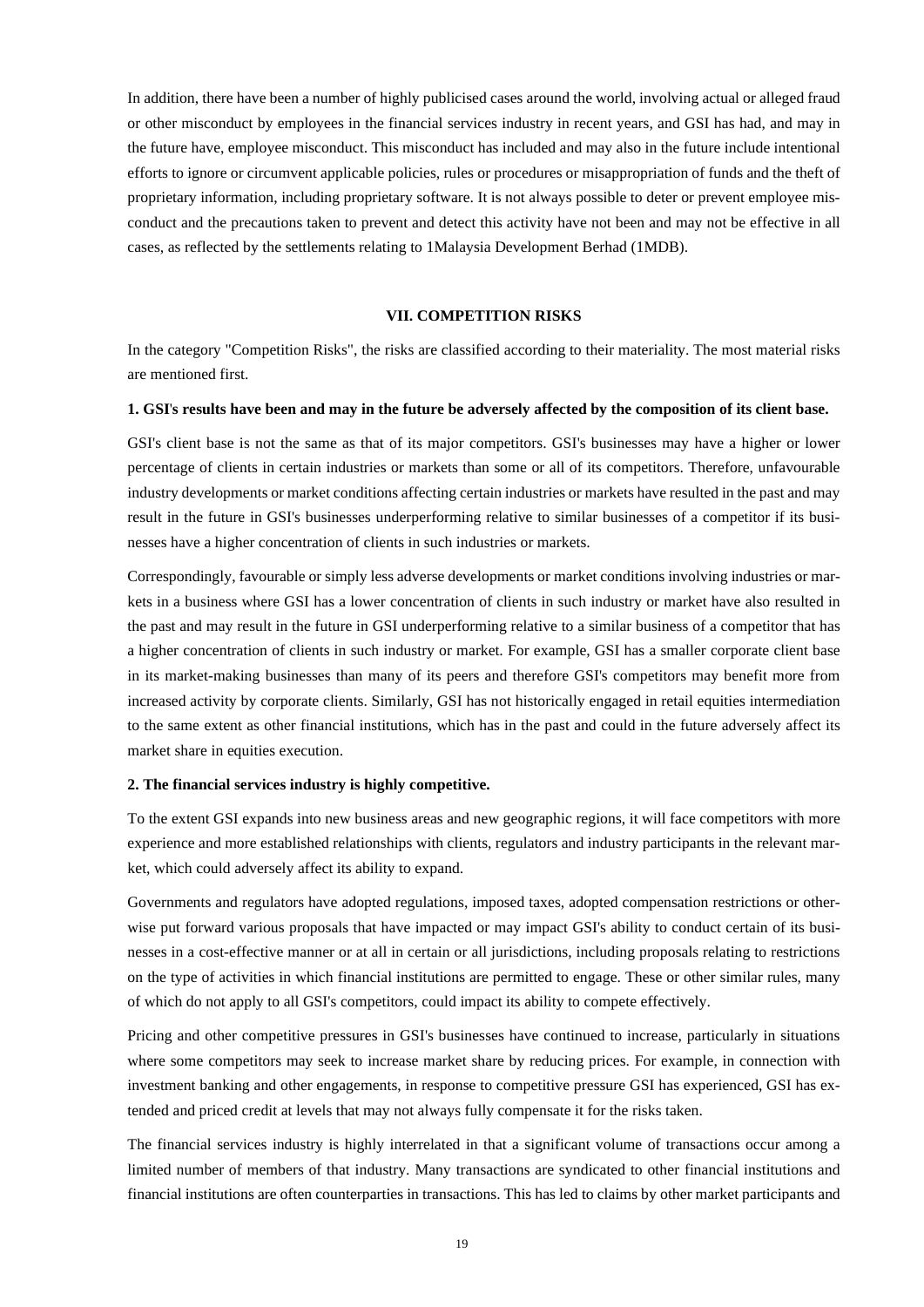regulators that such institutions have colluded in order to manipulate markets or market prices, including allegations that antitrust laws have been violated. While GSI has extensive procedures and controls that are designed to identify and prevent such activities, allegations of such activities, particularly by regulators, can have a negative reputational impact and can subject GSI to large fines and settlements, and potentially significant penalties, including treble damages.

### **3. GSI's businesses would be adversely affected if it is unable to hire and retain qualified employees.**

GSI's performance is largely dependent on the talents and efforts of highly skilled people; therefore, GSI's continued ability to compete effectively in its businesses, to manage its businesses effectively and to expand into new businesses and geographic areas depends on its ability to attract new talented and diverse employees and to retain and motivate existing employees. Factors that affect GSI's ability to attract and retain such employees include the level and composition of compensation and benefits, and a reputation as a successful business with a culture of fairly hiring, training and promoting qualified employees. As a significant portion of the compensation that GSI pays to its employees is paid in the form of year-end discretionary compensation, a significant portion of which is in the form of deferred equity-related awards, declines in GSG's profitability, or in the outlook for its future profitability, as well as regulatory limitations on compensation levels and terms, can negatively impact GSI's ability to hire and retain highly qualified employees.

Competition from within the financial services industry and from businesses outside the financial services industry, including the technology industry, for qualified employees has often been intense. GSI has experienced increased competition in hiring and retaining employees to address the demands of new regulatory requirements and GSI's technology initiatives. This is also the case in emerging and growth markets, where GSI is often competing for qualified employees with entities that have a significantly greater presence or more extensive experience in the region.

Changes in law or regulation in jurisdictions in which GSI's operations are located that affect taxes on GSI's employees' income, or the amount or composition of compensation, may also adversely affect GSI's ability to hire and retain qualified employees in those jurisdictions.

GSI's compensation practices are subject to review by, and the standards of, the Prudential Regulation Authority (the "**PRA**") and the Financial Conduct Authority (the "**FCA**"). As a large financial institution, GSI is subject to limitations on compensation practices (which may or may not affect competitors) by the PRA and the FCA and other regulators worldwide. These limitations, including any imposed by or as a result of future legislation or regulation, may require GSI to alter compensation practices in ways that could adversely affect its ability to attract and retain talented employees."

*2. In the Registration Document the paragraph "I. Statutory Auditors" of section "C. Goldman Sachs International" on page 29 shall be replaced as follows:* 

#### "**I. Statutory Auditors**

The statutory financial statements of GSI for the periods ended 31 December 2020 and 30 November 2019 have been audited without qualification by PricewaterhouseCoopers LLP, Chartered Accountants and Statutory Auditors, of 7 More London Riverside, London, SE1 2RT in accordance with the laws of England. PricewaterhouseCoopers LLP is a registered member of the Institute of Chartered Accountants in England and Wales."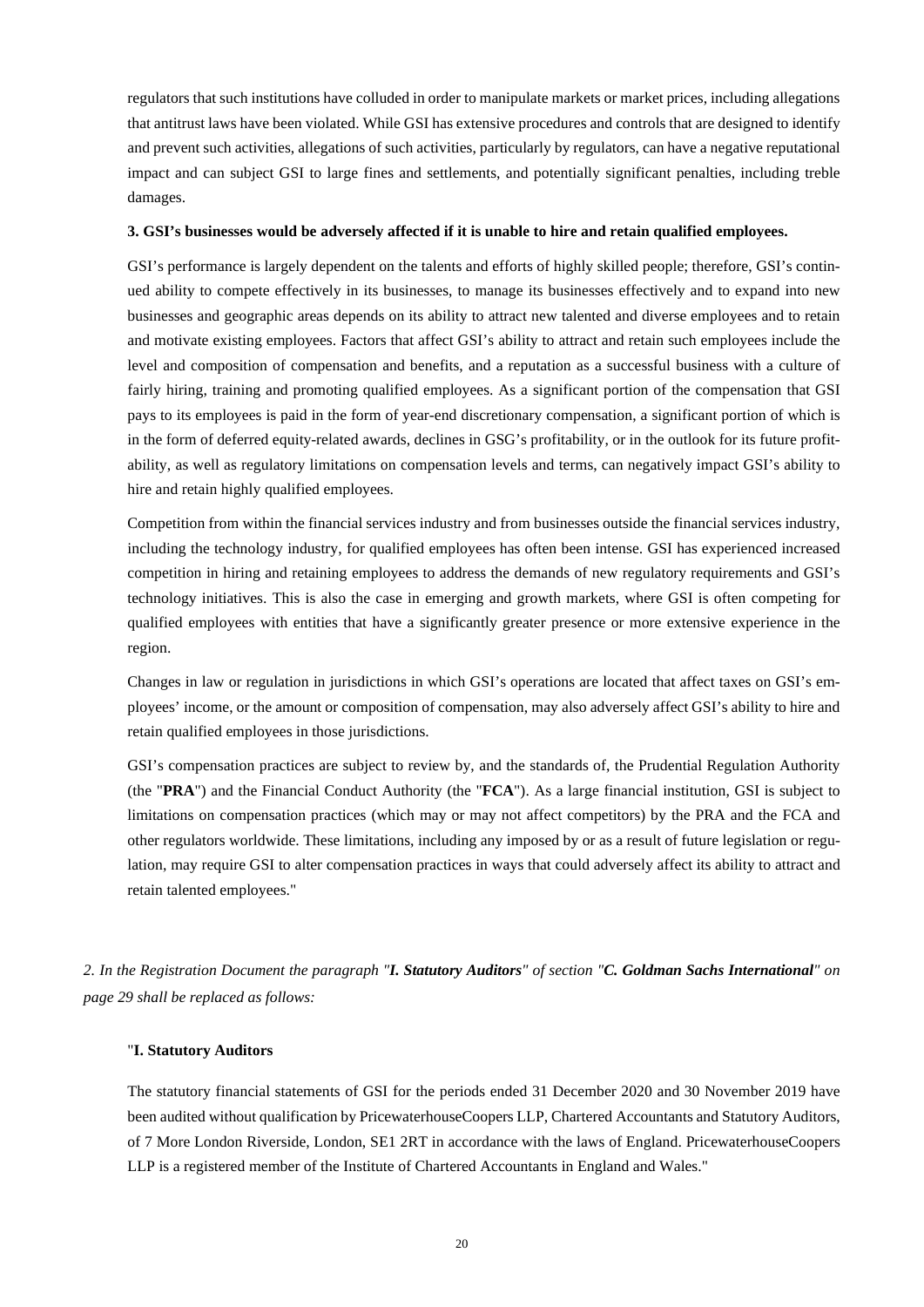*3. In the Registration Document the paragraph "V. Trend information" of section "C. Goldman Sachs International" on page 31 shall be replaced as follows:* 

### "**V. Trend information**

There has been no material adverse change in the prospects of GSI since 31 December 2020 (date of its last published audited financial statement).

Since the end of the last financial period for which financial information has been published (31 December 2020), there has been no significant change in the financial performance of GSI."

*4. In the Registration Document under "VI. Management and legal representation" of section "C. Goldman Sachs International" on page 32 the following information shall be added at the end of the table:* 

"

Sam P. Gyimah Investment Banker Plumtree Court

25 Shoe Lane London EC4A 4AU

"

*5. In the Registration Document the information under "VII. Financial information concerning GSI's assets and liabilities, financial position and profit and losses" of section "C. Goldman Sachs International" on pages 33 et seq. shall be replaced as follows:*

### "**1. Historical financial information for the financial year 2020**

The Annual Report for the fiscal year ended 31 December 2020 of GSI ("**GSI's Annual Report 2020**"), containing, in Part II, the Directors' Report and Audited Financial Statements of GSI for the period ended 31 December 2020 ("**GSI's Financial Statements 2020**") is incorporated by reference pursuant to Article 19 of the Prospectus Regulation in so far as the relevant pages are specified in section "X. Information incorporated by reference".

### **2. Historical financial information for the financial year 2019**

The Annual Report for the fiscal year ended 30 November 2019 of GSI ("**GSI's Annual Report 2019**"), containing, in Part II, the Directors' Report and Audited Financial Statements of GSI for the period ended 30 November 2019 ("**GSI's Financial Statements 2019**") is incorporated by reference pursuant to Article 19 of the Prospectus Regulation in so far as the relevant pages are specified in section "X. Information incorporated by reference".

### **3. Auditing of historical financial information**

PricewaterhouseCoopers LLP audited (i) GSI's Financial Statements 2020 and (ii) GSI's Financial Statements 2019 and issued in each case an unqualified audit report.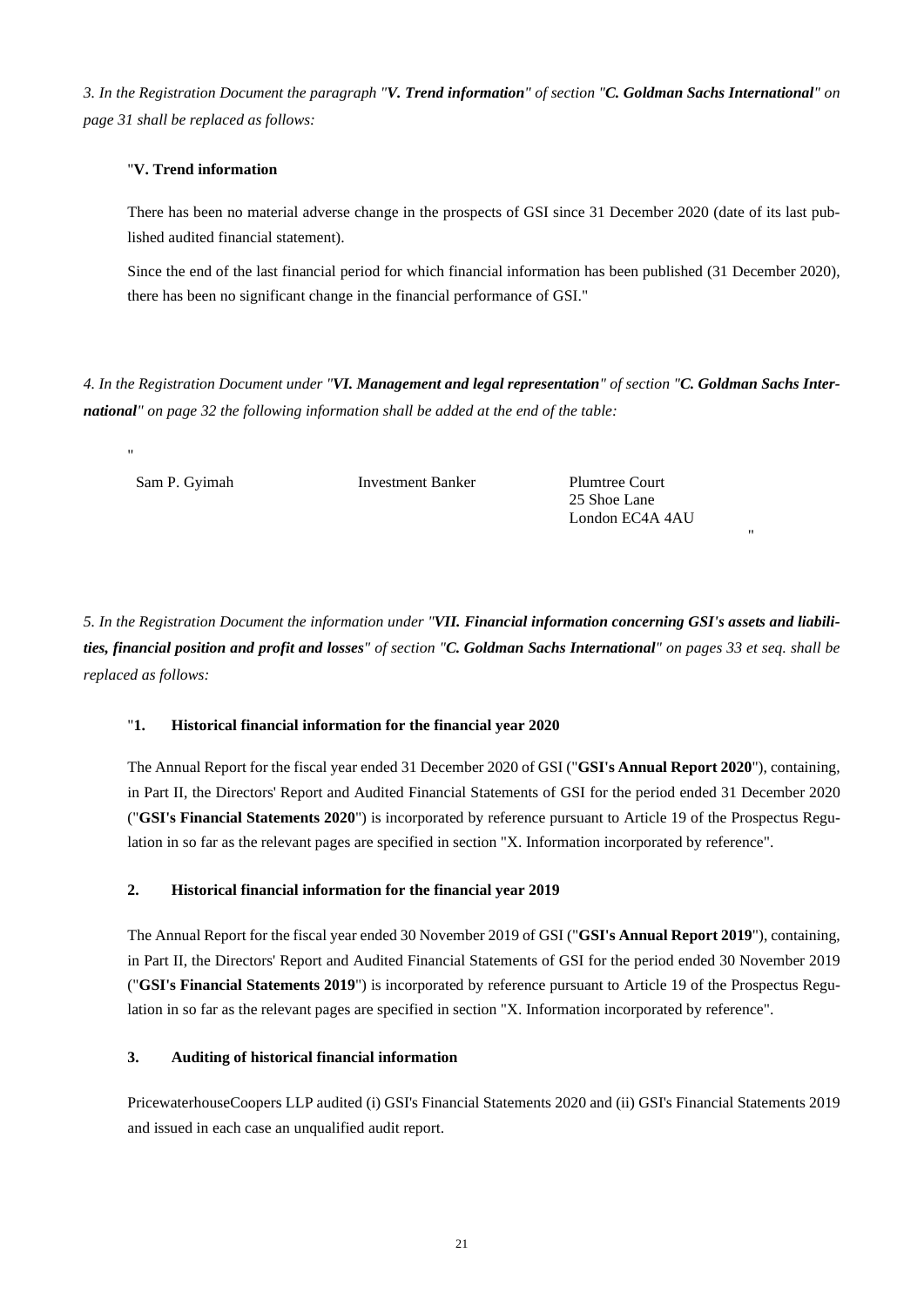### **4. Legal and arbitration proceedings**

Save as disclosed in (i) "Legal Proceedings" of Note 27 to the Financial Statements (pages 90 - 92) of GSI's Annual Report 2020 and (ii) "Legal Proceedings" of Note 26 to the Financial Statements (page 77) of GSI's Annual Report 2019, there have been no governmental, legal or arbitration proceedings (including any such proceedings which are pending or threatened of which GSI is aware) during the last 12 months before the date of the Registration Document which may have, or have had in the recent past, significant effects on GSI's financial position or profitability.

### **5. Significant change in GSI's financial position**

There has been no significant change in GSI's financial position since 31 December 2020."

*6. In the Registration Document under "IX. Documents available" of section "C. Goldman Sachs International" on page 36 the first paragraph shall be replaced as follows:* 

"During the validity of the Registration Document, the following documents may be inspected in electronic form on the following websites:

- the up-to-date Articles of Association of Goldman Sachs International dated 20 February 2017 [https://www.goldmansachs.com/disclosures/entity-information/GSI-Articles-of-Association-February-](https://www.goldmansachs.com/disclosures/entity-information/GSI-Articles-of-Association-February-2017.pdf)[2017.pdf;](https://www.goldmansachs.com/disclosures/entity-information/GSI-Articles-of-Association-February-2017.pdf)
- the Annual Report 2020 of Goldman Sachs International [https://www.goldmansachs.com/investor-rela](https://www.goldmansachs.com/investor-relations/financials/current/subsidiary-financial-info/gsi/12-31-20-financial-statements.pdf)[tions/financials/current/subsidiary-financial-info/gsi/12-31-20-financial-statements.pdf; and](https://www.goldmansachs.com/investor-relations/financials/current/subsidiary-financial-info/gsi/12-31-20-financial-statements.pdf)
- the Annual Report 2019 of Goldman Sachs International [https://www.goldmansachs.com/investor-rela](https://www.goldmansachs.com/investor-relations/redirects/gsi-11-30-19-financial-statements)[tions/redirects/gsi-11-30-19-financial-statements."](https://www.goldmansachs.com/investor-relations/redirects/gsi-11-30-19-financial-statements)

*7. In the Registration Document the information in paragraph "1. Documents" of subsection "X. Information Incorporated by reference" of section "C. Goldman Sachs International" on page 37 shall be replaced as follows:* 

- ["-](http://-/) GSI's Annual Report 2020
- GSI's Annual Report 2019"

*8. In the Registration Document in paragraph "2. Information" of subsection "X. Information Incorporated by reference" of section "C. Goldman Sachs International" on pages 37 et seq. the table and the information below the table shall be replaced as follows:* 

| $^{\prime\prime}$<br>Information incorporated by reference | Page references in the Document | Section and pages in<br>this Registration<br><b>Document</b> |
|------------------------------------------------------------|---------------------------------|--------------------------------------------------------------|
| <b>GSI's Annual Report 2020</b>                            |                                 |                                                              |
| Strategic Report                                           | pages 2 - 47                    | VII.1. / 33                                                  |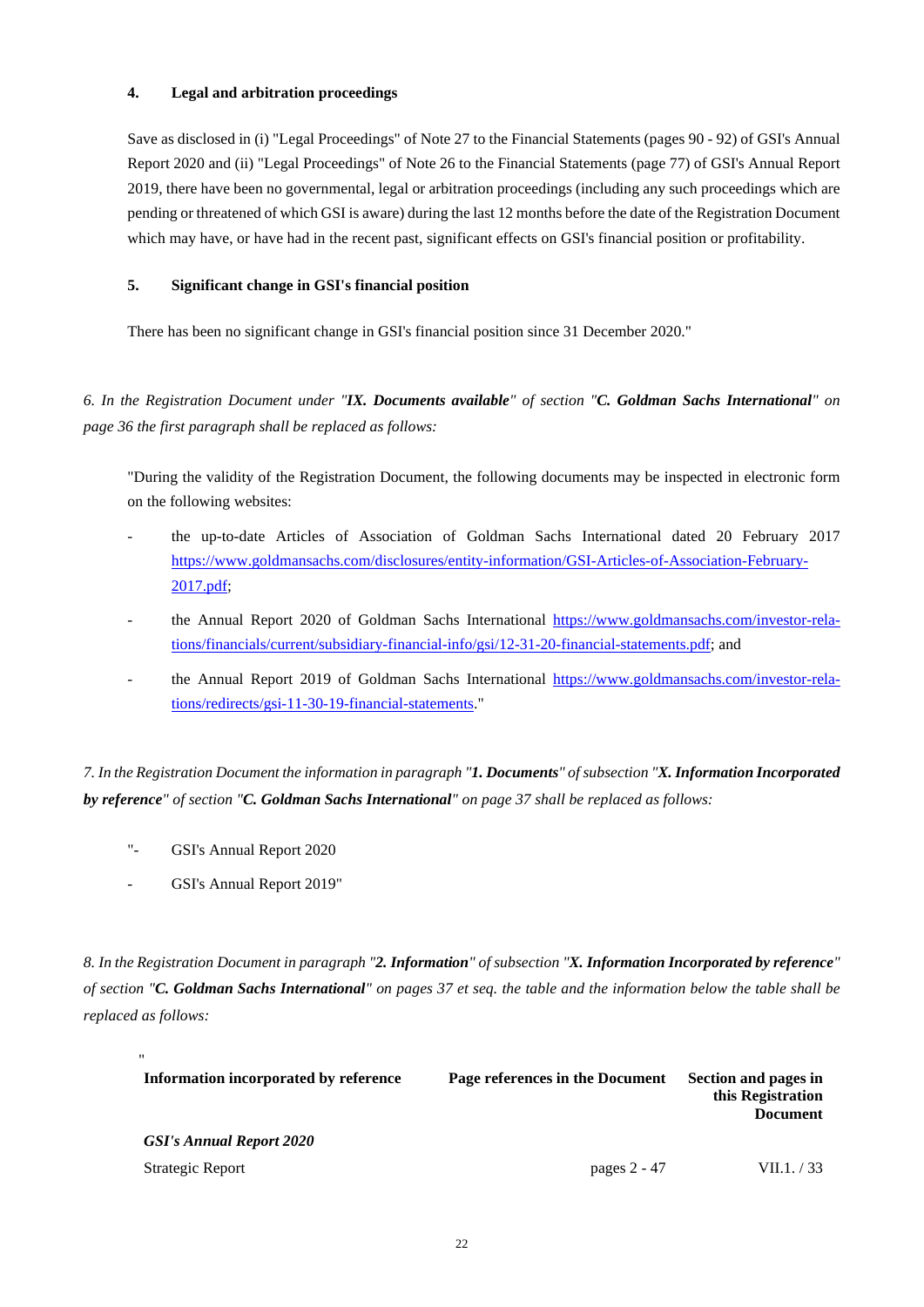|                                          | (excluding the Section Principal<br><b>Risks</b><br>and<br>Uncertainties,<br>pages<br>$15 - 31$ |              |
|------------------------------------------|-------------------------------------------------------------------------------------------------|--------------|
| Report of the Directors                  | pages 48 - 54                                                                                   | VII.1. / 33  |
| <b>Independent Auditor's Report</b>      | pages 55 - 61                                                                                   | VII.1. / 33  |
| <b>Income Statement</b>                  | page 62                                                                                         | VII.1. / 33  |
| Statements of Comprehensive Income       | page 62                                                                                         | VII.1. / 33  |
| <b>Balance Sheet</b>                     | page 63                                                                                         | VII.1. / 33  |
| Statements of Changes in Equity          | page 64                                                                                         | VII.1. / 33  |
| <b>Statements of Cash Flows</b>          | page 65                                                                                         | VII.1. / 33  |
| Notes to the Financial Statements        | pages 66 - 113                                                                                  | VII.1. / 33  |
|                                          |                                                                                                 | VII.4. / 34  |
| <b>From the GSI's Annual Report 2019</b> |                                                                                                 |              |
| <b>Strategic Report</b>                  | pages 2 - 41                                                                                    | VII.1. / 33  |
|                                          | (excluding the Section Principal<br>Risks and Uncertainties, pages 14 -<br>27)                  |              |
| Report of the Directors                  | pages 42 - 43                                                                                   | VII.1. / 33  |
| Independent Auditor's Report             | pages 44 - 49                                                                                   | VII.1. / 33  |
| Profit and Loss Account                  | page 50                                                                                         | VII.1. / 33  |
| Statements of Comprehensive Income       | page 50                                                                                         | VII.1. / 33  |
| <b>Balance Sheet</b>                     | page 51                                                                                         | VII.1. / 33  |
| <b>Statements of Changes in Equity</b>   | page 52                                                                                         | VII.1. / 33  |
| <b>Statements of Cash Flows</b>          | page 53                                                                                         | VII.1. / 33  |
| Notes to the Financial Statements        | pages 54 - 95                                                                                   | VII.1. / 33  |
|                                          |                                                                                                 | VII.5. / 34  |
|                                          |                                                                                                 | VIII.1. / 35 |

The GSI's Annual Report 2020 has been published on the website [https://www.goldmansachs.com/investor-rela](https://www.goldmansachs.com/investor-relations/financials/index.html)[tions/financials/index.html and can be downloaded under the following link https://www.goldmansachs.com/in](https://www.goldmansachs.com/investor-relations/financials/index.html)[vestor-relations/financials/current/subsidiary-financial-info/gsi/12-31-20-financial-statements.pdf.](https://www.goldmansachs.com/investor-relations/financials/current/subsidiary-financial-info/gsi/12-31-20-financial-statements.pdf)

The GSI's Annual Report 2019 has been published on the website [https://www.goldmansachs.com/investor-rela](https://www.goldmansachs.com/investor-relations/financials/index.html)[tions/financials/index.html and can be downloaded under the following link https://www.goldmansachs.com/in](https://www.goldmansachs.com/investor-relations/financials/index.html)[vestor-relations/redirects/gsi-11-30-19-financial-statements.](https://www.goldmansachs.com/investor-relations/redirects/gsi-11-30-19-financial-statements)"